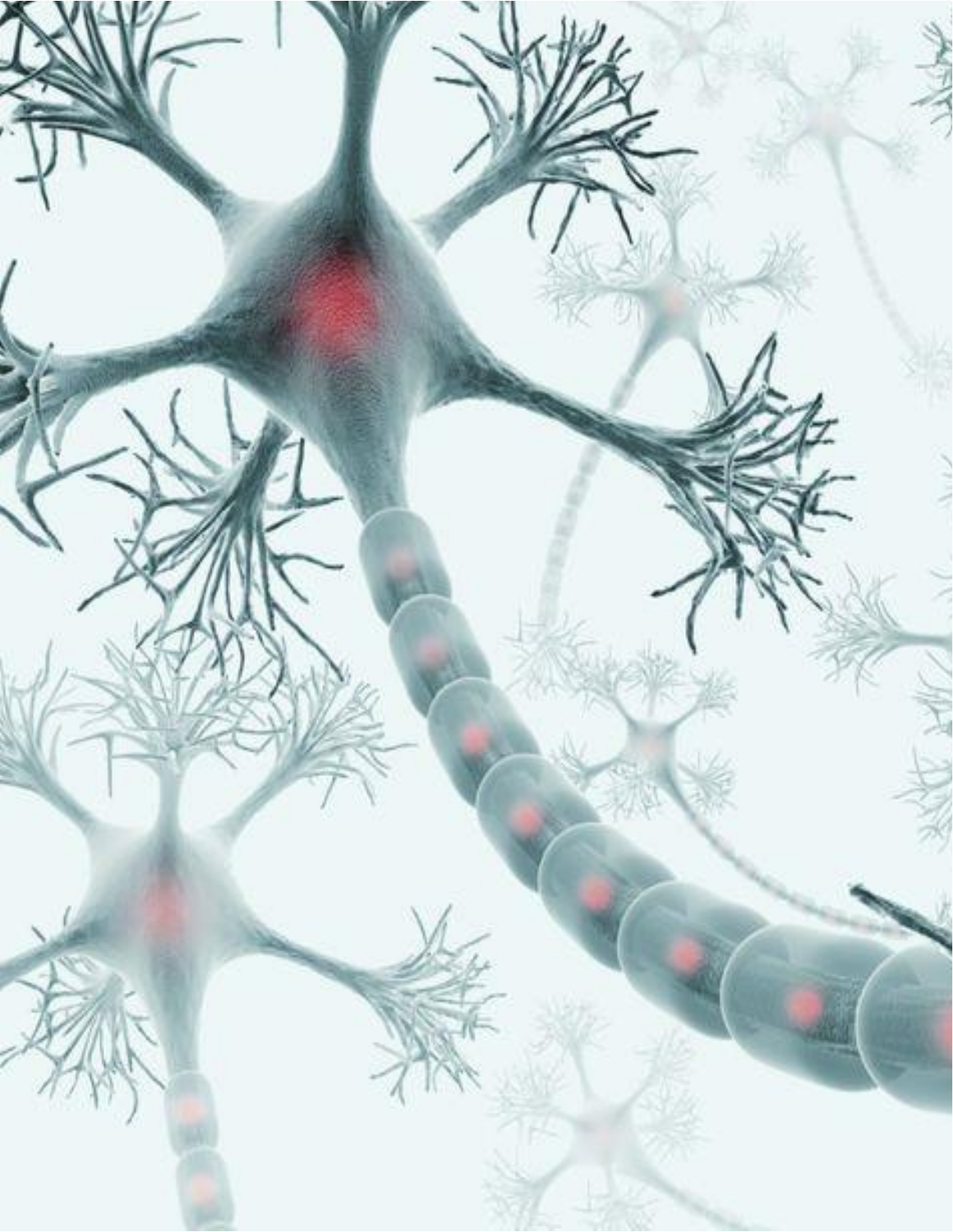## **Cure**<sup>S</sup>cience

Souvik Datta, Ph.D., Lawrence D. Jones, Ph.D.\*1

Amyotrophic Lateral Sclerosis

\* <sup>1</sup>To whom all correspondence should be sent:

10225 Barnes Canyon Road, #A207

San Diego, CA 92121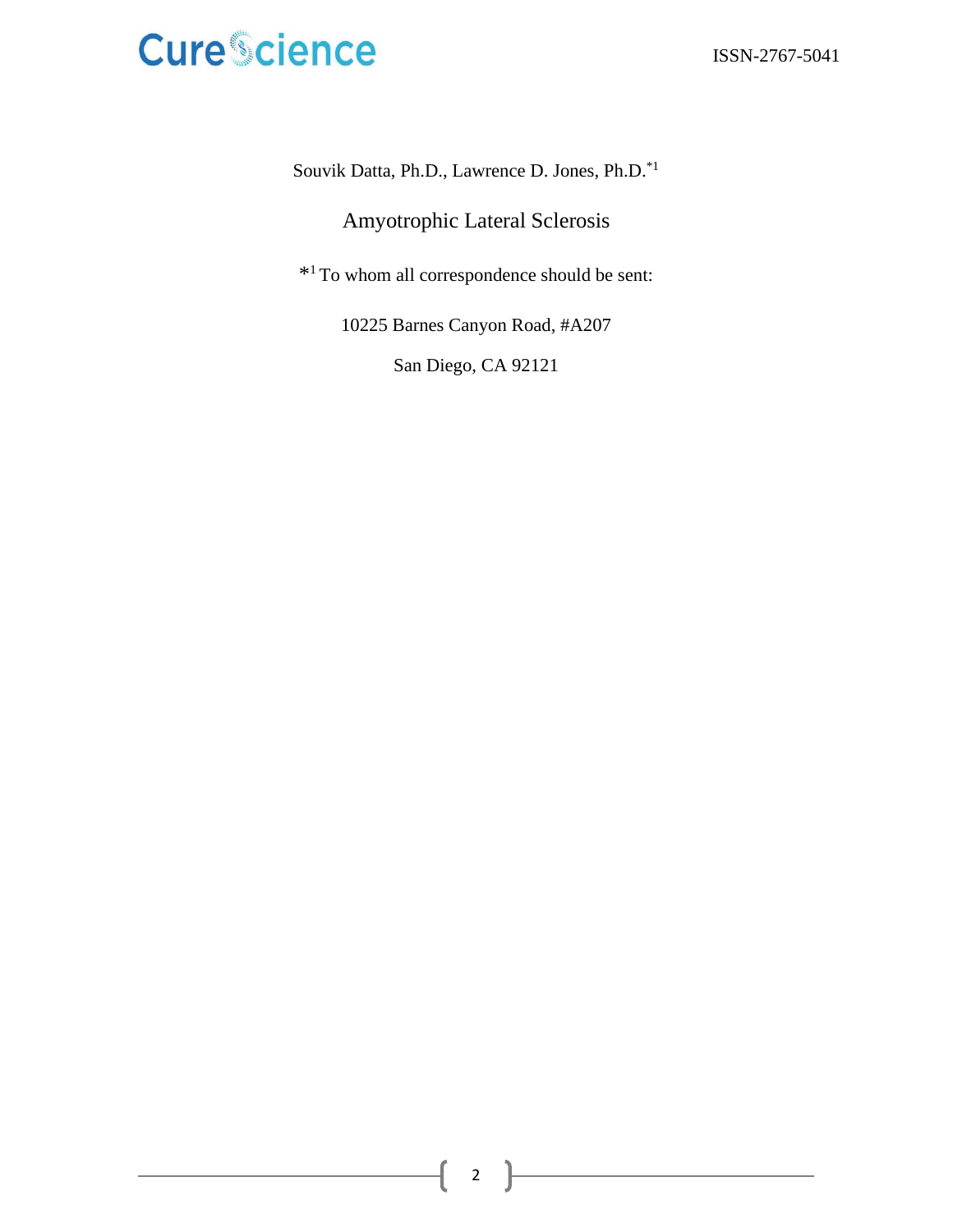### **Table of Contents**

<span id="page-2-0"></span>

| Subtypes of ALS based on relative Upper Motor Neuron (UMN) and Lower Motor Neuron (LMN) |
|-----------------------------------------------------------------------------------------|
|                                                                                         |
|                                                                                         |
|                                                                                         |
|                                                                                         |
|                                                                                         |
|                                                                                         |
|                                                                                         |
|                                                                                         |
|                                                                                         |
|                                                                                         |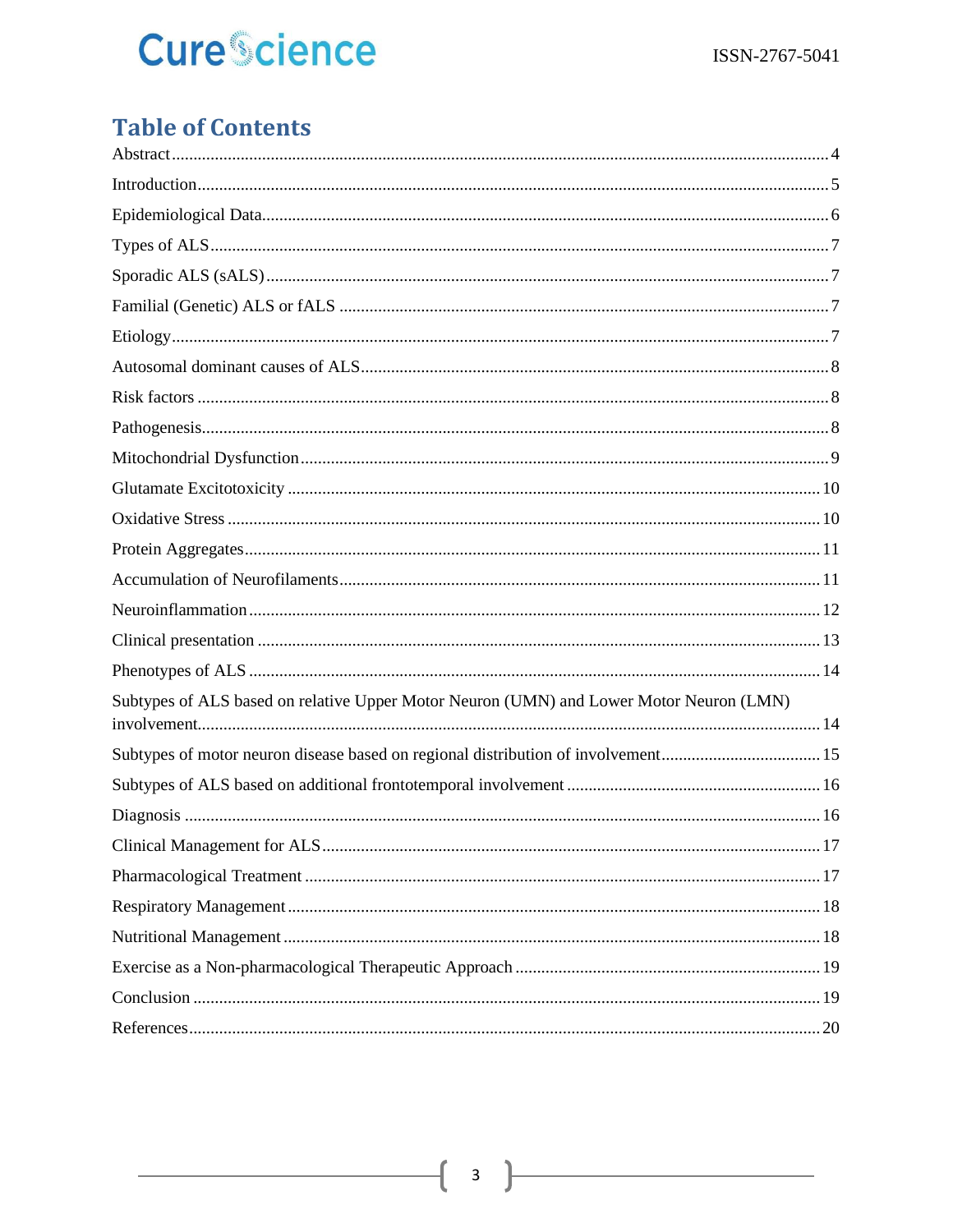### **Abstract**

Amyotrophic lateral sclerosis (ALS) is progressive neurodegenerative disease affecting motor neurons. Although the cause of ALS is not completely understood, recent research suggests that multiple complex factors contribute to the death of motor neurons. Specific risk factors for ALS have not been conclusively identified, but ongoing research is exploring the possible role of genetics and/or environmental factors. This progression degeneration leads to muscular atrophy and cessation of control of voluntary movements. Currently, approximately 30,000 Americans have been inflicted with the disease. Most patients with ALS have a median survival of about three years after onset following death due to respiratory failure. There has been an overlap in the underlying molecular mechanisms between ALS and frontotemporal dementia or FTD having clinically common manifestations like behavioral changes, impairment of executive functioning and language impairment. There are broadly two types of ALS: (1) familial ALS or fALS, and (2) sporadic ALS or sALS. Both ALS incidence and prevalence in males were found to be higher than that of females. Mean age at onset of symptoms is 58–63 years for sporadic ALS (sALS) and 40–60 years for familial ALS (fALS), respectively. ALS is caused by a combination of genetic factors, environmental factors and aging-related dysfunction. Only 5 to 10 percent of all ALS cases are familial. About 25-40% of all familial cases as well as a small percentage of sporadic cases are caused by a mutation in a gene *C9ORF72.* Another 12-20% of familial cases are caused by mutations in the gene that provides instructions for the production of the enzyme copper-zinc superoxide dismutase 1 (*SOD1*). Considering other genetic risk factors for ALS, patients with genotype *UNC13A* maybe susceptible to getting the disease. Environmental risk factors behind ALS include smoking, body mass index, physical exercise, occupational and environmental exposures to metals, pesticides, β-methylamino-L-alanine, head injury and certain viral infections. Diagnosis is primarily based on the examination of medical history, physical examination, electrodiagnostic testing (with needle EMG) and neuroimaging. Patients with a positive family history of ALS are advised to get genetic testing done for the five most prevalent genes found to be mutated in ALS (C9orf72, SOD1, TDP43, FUS, TBK1). As a neurodegenerative disease ALS has no cure, therefore management of patients with symptomatic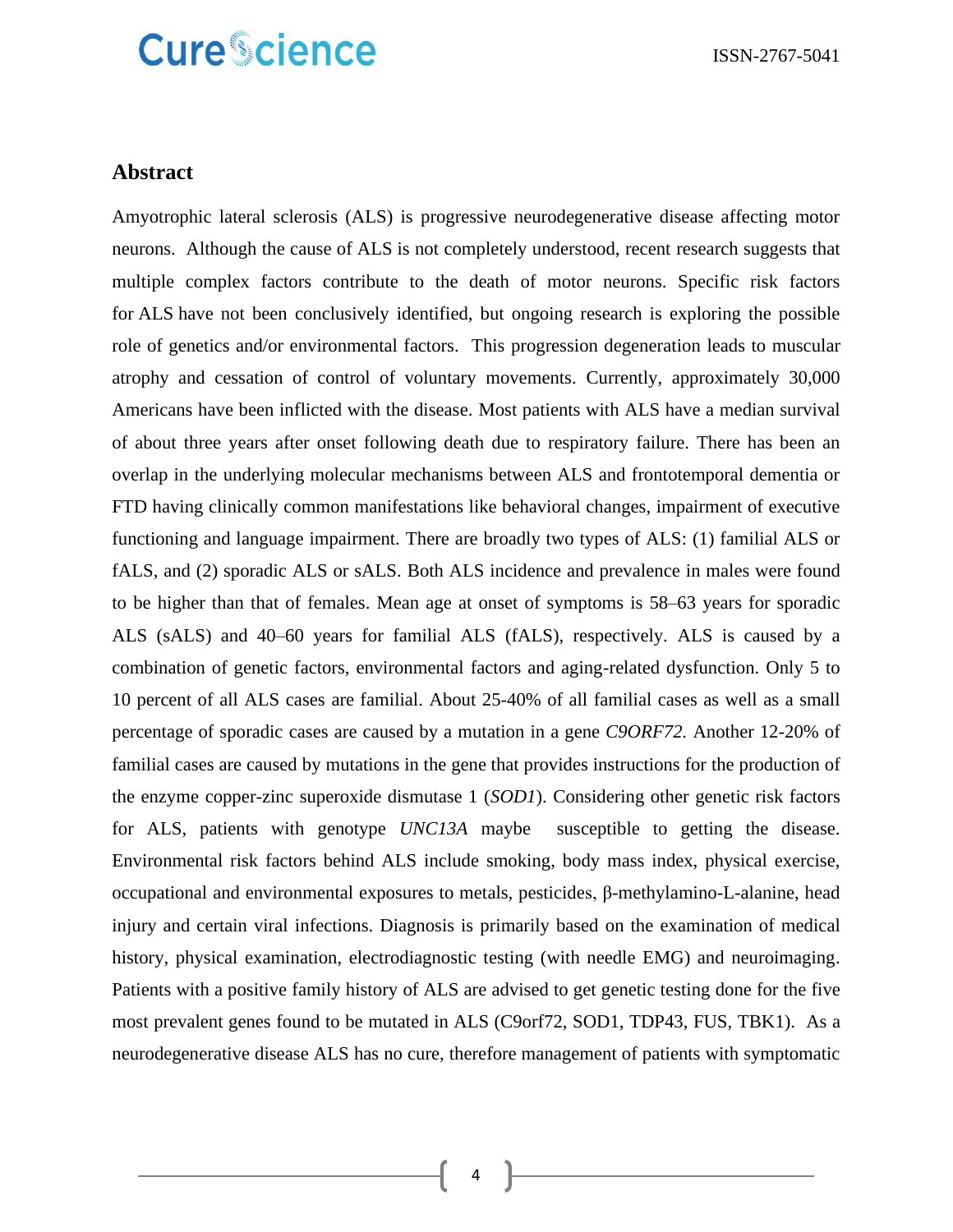treatment along with proper care including respiratory, nutritional and exercise management is recommended.

### <span id="page-4-0"></span>**Introduction**

Amyotrophic lateral sclerosis (ALS), commonly known as Lou Gehrig's disease, is a heterogeneous neurodegenerative disease affecting primarily both upper motor neurons, lower motor neurons and the central nervous system (CNS) leading to motor and extra-motor symptoms. ALS is characterized by a gradual degeneration of motor neurons, leading to neuronal death. Motor neurons extend from the brain to the spinal cord and to the muscles throughout our body. The motor neurons are responsible for communication between the brain and the voluntary muscles. Messages from the brain are transmitted by the upper motor neurons (neurons that project from the cortex to the brainstem and the spinal cord) and lower motor neurons (neurons that project from the brainstem or spinal cord to muscle) to the spinal cord and motor nuclei of the brain and finally to a particular muscle or group of muscles. In ALS, this signal transmission from the brain to the muscles is disrupted due to degeneration of both the upper and the lower motor neurons. Due to the subsequent loss of function, the muscles gradually become weak, twitch (called fasciculations, Figure 1 below), and muscular atrophy occurs. The brain eventually loses its ability to initiate and control voluntary movements. The weakness most commonly starts in the distal limb muscles rather than in the proximal muscles. When symptoms begin in the arms or legs, it is referred to as "limb onset" ALS. Other individuals first notice speech or swallowing problems, termed it as "bulbar onset" ALS. A bulbar onset of the disease is reported in 25%–30% of cases, which includes dysarthria, dysphagia, dysphonia, or more rarely masseter weakness. The age at onset, the site of onset and the disease progression rate of ALS varies widely. In most patients, ALS advances relentlessly, with a median survival of about 3 years after onset, and in most cases death is due to respiratory

failure. [1]

Extensive population analysis based on phenotypic data, highlights the fact that almost 50% of patients with ALS present extra-motor manifestations such as cognitive and/or behavioral impairment. About 13% patients develop concomitant behavioral variant frontotemporal dementia (FTD) while 35%–40% patients show mild behavioral and/or cognitive changes [2, 3].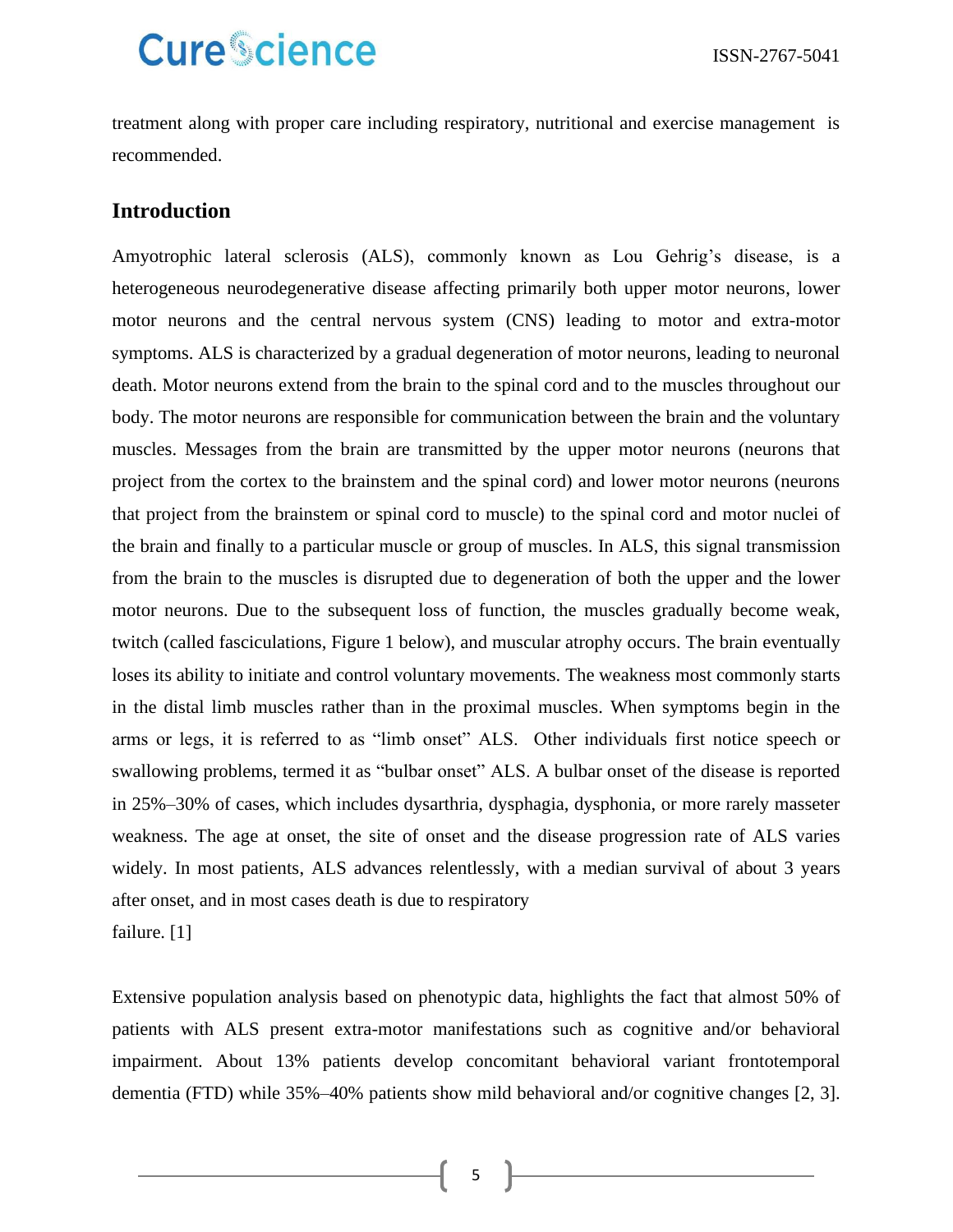FTD causes degeneration of the frontal and anterior temporal lobes and is clinically manifested by behavioral changes, impairment of executive functioning and language impairment [4]. Overlap in the underlying molecular mechanisms has been observed in both these neurodegenerative disorders, namely ALS and FTD [5].



Figure 1: **Fasciculation Generators** (Reference no. [1])

### <span id="page-5-0"></span>**Epidemiological Data**

The global ALS prevalence and incidence are approximately 4.42 per 100,000 people and 1.59 per 100,000 person-years, respectively. Both ALS incidence and prevalence of males (incidence: 1.91, 95% CI 1.65–2.19; prevalence: 5.96, 95% CI 5.14–6.85) were found to be higher than the corresponding values of females (incidence: 1.36, 95% CI 1.14–1.59; prevalence: 3.90, 95% CI 3.30–4.56) [6]. Based on U.S. population studies, annual incidence is about 2 per 100,000 people and prevalence is 5 per 100,000 in the United States. These figures suggest that approximately 30,000 Americans currently have the disease. Every 90 minutes, someone is diagnosed with the disease and someone passes away from it. In Europe, the incidence of ALS is higher, ranging from 2.1 to 3.8 per 100,000 people per year and a prevalence of 10–12 per 100,000 in Europe,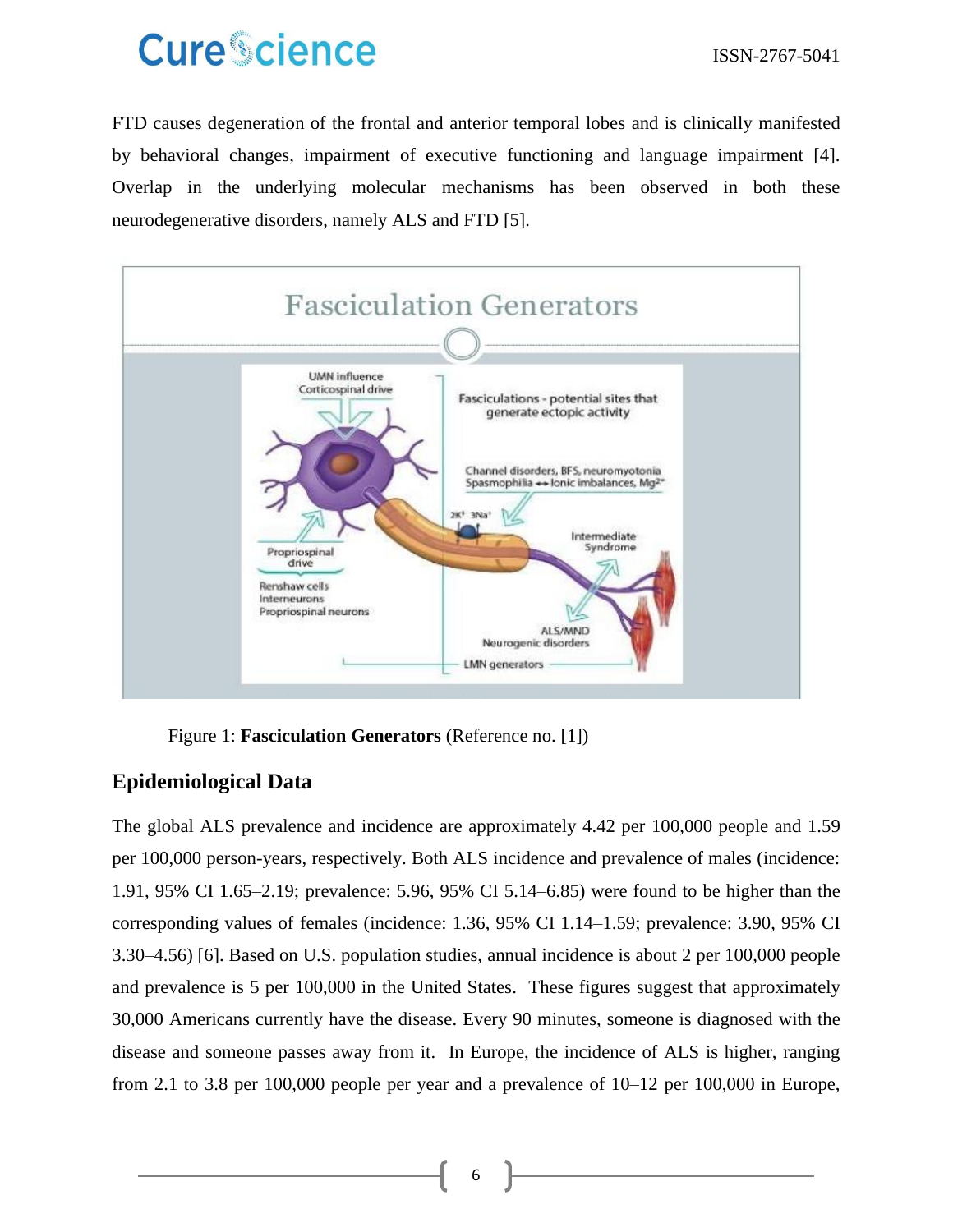but there are significant geographical differences [1, 7]. Worldwide the incidence amounts to 4–8 per 100,000 people per year in the age group with the highest risk of developing ALS (45–75 years). Mean age at onset of symptoms is variable: 58–63 years for sporadic ALS (sALS) and 40–60 years for familial ALS (fALS) [8]. An estimation of the cumulative lifetime risk for developing ALS is 1:350 in men and 1:400 in women [9,10]. Men have a higher risk of developing sporadic ALS compared to women; the global sex ratio being 1.2–1.5 [11].

### <span id="page-6-0"></span>**Types of ALS**

### <span id="page-6-1"></span>Sporadic ALS (sALS)

Most of the ALS cases (90 percent or more) are considered to be sporadic which means that the disease seems to occur at random with no family history of the disease. However, family members of people with sporadic ALS (sALS) are at an increased risk for the disease.

#### <span id="page-6-2"></span>Familial ALS (fALS)

Only 5 to 10 percent of all ALS cases are familial, which means that the disease is inherited from parents. The familial form of ALS usually only requires one parent to carry the gene responsible for the disease. Mutations in more than a dozen genes have been found to cause familial ALS. About 25 to 40 percent of all familial cases (and a small percentage of sporadic cases) are caused by a mutation in a gene known as "chromosome 9 open reading frame 72," or *C9ORF72*. Interestingly, the same mutation can be associated with atrophy of frontal-temporal lobes of the brain causing frontal-temporal lobe dementia. Some individuals carrying this mutation may show signs of both ALS and FTD. Another 12 to 20 percent of familial cases are caused by mutations in the gene that provides instructions for the production of the enzyme copper-zinc superoxide dismutase 1 (*SOD1*).

### <span id="page-6-3"></span>**Etiology**

<span id="page-6-4"></span>ALS is caused by a combination of genetic factors, environmental factors and aging-related dysfunction. At the genetic level, to date over 20 genes have been linked with the disease, and research is still going on. The overall heritability of ALS is high; in patients with sALS the heritability is estimated to be 30%–60% [12, 13]. The risk of developing ALS doubles in first degree relatives of ALS patients [13].

7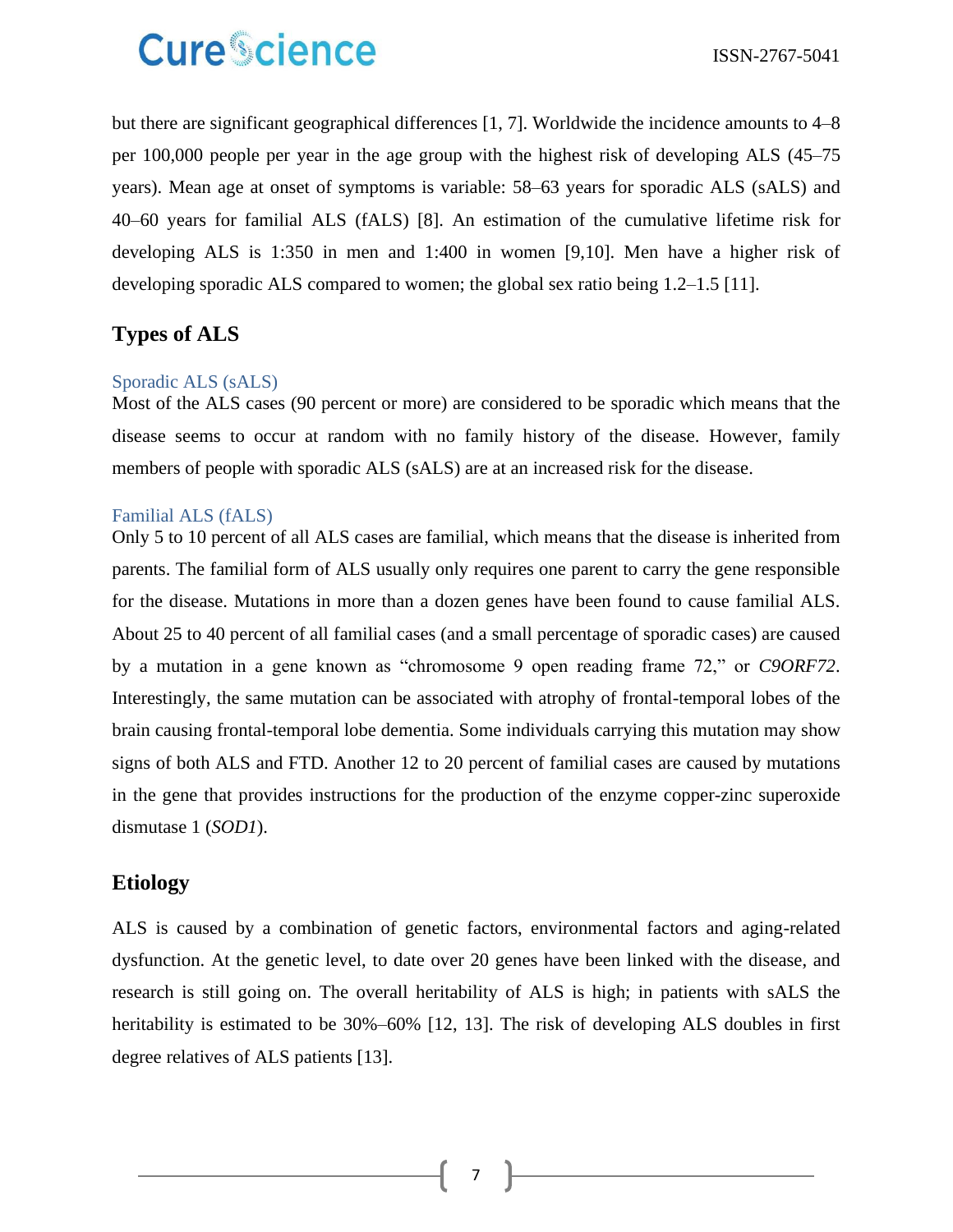#### Autosomal dominant causes of ALS

The first ALS-related gene *SOD1* was discovered in 1993. SOD1 mutation is responsible for almost 20% of fALS and 1%–2% of sALS [14]. Mutations in *SOD1* gene causes aggregation of the protein SOD1 which disturbs multiple important cellular functions thus leading to pathophysiologies of ALS. Subsequently mutations in *TARDBP* and *FUS* genes were discovered to be responsible for 3%–5% of fALS and for <1% of sALS [15–18]. Furthermore, mutations in *C9ORF72* gene were discovered to be responsible for 30%–50% of fALS and for 7%–10% of sALS [19, 20]. The fifth most common cause of autosomal dominant ALS is mutation in *TBK1* gene which is responsible for about 1% of ALS patients [21, 22]. Usually ALS patients are not found to carry mutations in more than one of these genes, suggesting that ALS can be oligogenic in origin [23, 24].

#### <span id="page-7-0"></span>Risk factors

As far as the genetic risk factors for ALS are considered, the genotype *UNC13A* is at risk [25], and the presence of a mutation in the *ATXN2* gene increase the risk of developing ALS [26, 27]. Statistics show that age and male sex increase the risk for ALS. Furthermore, smoking, body mass index, physical exercise, occupational and environmental exposures to metals, pesticides, β-methylamino-L-alanine, head injury and certain viral infections have been pointed out as environmental risk factors for ALS [28–30]. However, the specific relationship between these factors and ALS has yet to be established.

### <span id="page-7-1"></span>**Pathogenesis**

ALS is characterized by loss of the neuromuscular connection, axonal retraction and subsequent cell death of upper and lower motor neurons, accompanied by astrogliosis and microgliosis In addition, ubiquitin-positive inclusions are detected in the surviving neurons. In order to understand the disease progression and for the development of new therapeutic approaches, it is imperative to first delineate the underlying molecular mechanisms by which motor neurons degenerate in ALS. SOD1 mutations have been reported to be associated with ALS for more than two decades now. However, the mode of action of mutant SOD1 and the subsequent mechanism of neurodegeneration or neurotoxicity is yet to be fully determined. Scientists currently believe that the combination of several mechanisms, instead of a single mechanism, contributes to

8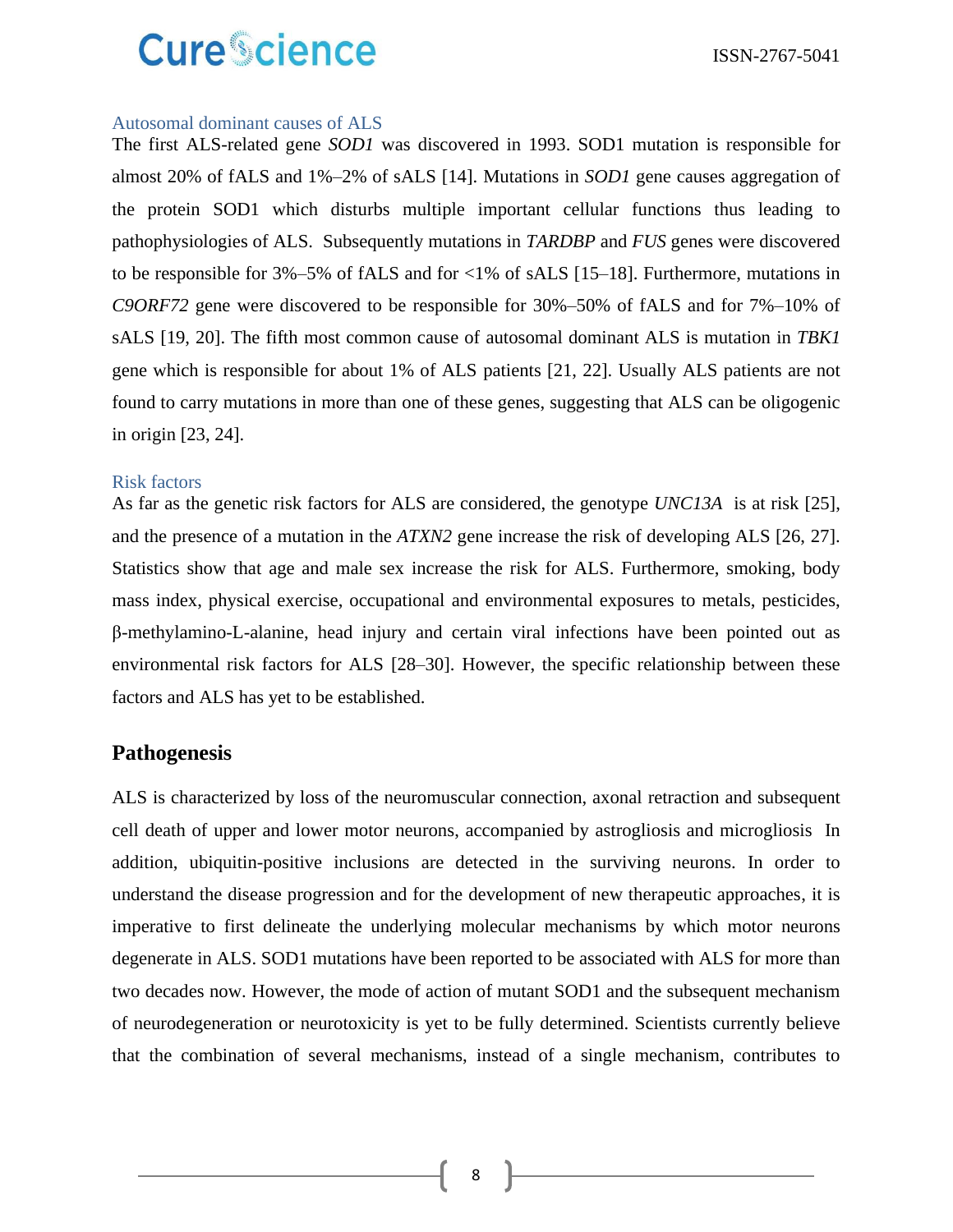neurodegeneration in ALS, thus indicating the possibility of multifactorial pathogenesis (Figure 2).

<span id="page-8-0"></span>

Figure 2. **Pathogenesis involved in amyotrophic lateral sclerosis (ALS)** (Reference no. [69])**.**

### Mitochondrial Dysfunction

Mitochondrial damage is one of the hallmarks of ALS. This impairment arises from the presence of reactive oxygen species (ROS) and other metabolic and structural changes in the cell leading to neuronal damage. Structural changes in mitochondria are observed in spinal motor neurons and skeletal muscle of both sALS and fALS patients as well as in the murine model of the disease [31-33]. In ALS transgenic mice as well as patients, deposition of misfolded mutated SOD1 protein may alter the physiological function of mitochondria [34]. Additionally, mutated SOD1 is responsible for decreased activity of respiratory chain complexes I and IV which can be associated with defective energy metabolism. In ALS patients it has been reported that there is a loss of Ca2+ binding proteins in the motor neurons as a result of the presence of mutated SOD1, which leads to reduced calcium uptake from the cytoplasm subsequently increasing the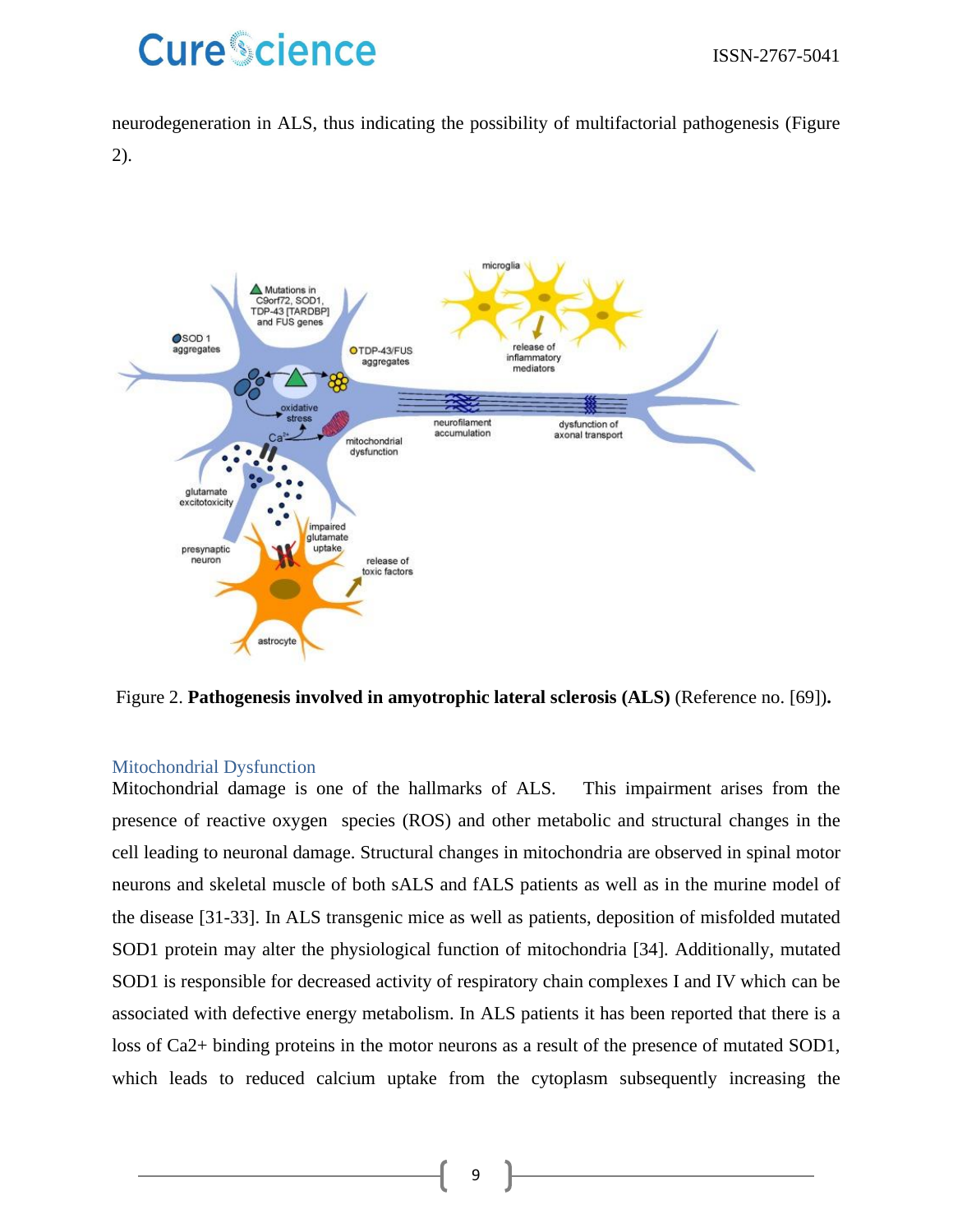sensitivity to excitotoxicity [35, 36]. Mitochondria are also an integral part of synaptic terminals which require high amount of ATP and calcium homeostasis. Defects in mitochondrial axonal transport to these areas may lead to metabolic alterations in neurons and cell death [37].

#### <span id="page-9-0"></span>Glutamate Excitotoxicity

Glutamate is the main excitatory neurotransmitter of the central nervous system (CNS). It is synthesized in the presynaptic terminal and subsequently activates specific postsynaptic receptors leading to neurotransmission via voltage gated calcium channels. Unused glutamate is removed from the synaptic cleft; post its release from the presynaptic neuron, by excitatory amino acid transporters (EAATs) which are primarily glial and neuronal cell transporter proteins. Reports suggested that the excess concentration of glutamate in the synaptic cleft leads to excitotoxicity because excessive or extensive activation of glutamate receptors, which can cause neurodegeneration of the involved neurons [38]. Therefore, it is necessary to remove the glutamate rapidly in order to prevent neuronal toxicity. Specifically, EAAT2, isoform 2 of the astroglial glutamate transporter, is responsible for maintaining the glutamate below excitotoxic levels in the nervous system [39]. Glutamate excitotoxicity was one of the first proposed mechanisms involved in pathogenesis of ALS [40]. Literature suggested that the motor cortex and spinal cord of ALS patients were reported to display reduced EAAT2 levels, probably due to the presence of aberrant EAAT2 mRNA or due to EAAT2 transporter cleavage. This results in an increase of synaptic glutamate concentration and over-stimulation of glutamate postsynaptic receptors, which leads to excitotoxic neuronal degeneration [41]. Irregularities in glutamate and its associated regulatory proteins in the neurotransmitter cascade contribute to glutamate excitotoxicity in motor neuron degeneration and disease progression in ALS.

#### <span id="page-9-1"></span>Oxidative Stress

Oxygen metabolism generates free radicals or ROS. The condition where the amount of ROS generated is higher than the capacity of cells to remove the ROS is termed as oxidative stress. The accumulation of ROS causes irreversible damage to the cell as well as its macromolecules, including proteins, DNA and RNA. SOD1 is the primary enzyme that prevents oxidative damage and reduces superoxide leakage from mitochondria. Thus mutations in SOD1 can lead to cytotoxicity. Early studies suggested that not only a decrease/loss in the enzymatic function of SOD1, but also a dominant toxic gain of function of the enzyme may be involved in ALS pathogenesis [42]. One hypothesis claims that mutant SOD1 could revert back to its normal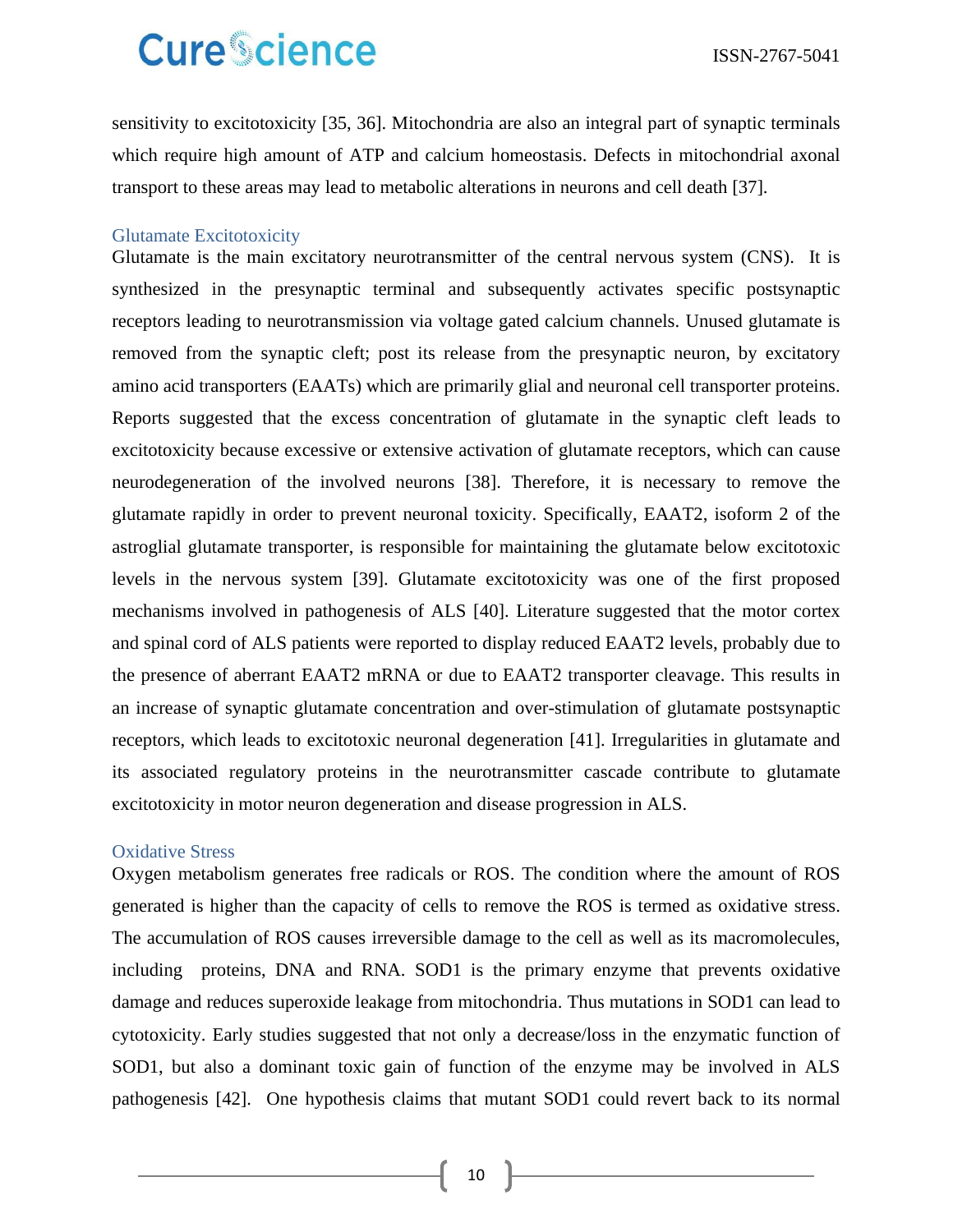antioxidant activity thus giving rise to toxic superoxide. Mutated SOD1 could take electrons from other cellular antioxidants and donate them to molecular oxygen thus producing superoxide and making SOD1 the source of oxidative stress [43, 44]. Increased levels of free radicals and consequent oxidative damage were found in cerebrospinal fluid (CSF), serum and urine samples of ALS patients [45]. This may be caused by an altered geometry in the active site of the mutated SOD1, which allows entry of reducing substrates. Moreover, another cause of oxidative stress in ALS may be a defective oxidative phosphorylation, as reported by studies on CSF in transgenic mice and in patients, in which ROS produced from defective oxidative phosphorylation, such as 3-nitrotyrosine, were observed to be present in high concentration [46, 47]. The increase of ROS correlates with mitochondrial dysfunction and provides an example of how different mechanisms of pathogenesis of ALS may be interconnected.

#### <span id="page-10-0"></span>Protein Aggregates

Protein aggregates are formed by accumulation of misfolded proteins, which oligomerize and aggregate, forming a toxic environment around the neurons. Mutated SOD1 protein-rich inclusions have been found in both sALS and fALS tissues as well as in mutant SOD1 transgenic mice [48]. The aberrant accumulation of mutated proteins leads to lack of their degradation, which results in formation of aggregates consisting of mutated SOD1 and other mutated nuclear proteins like TDP43 or FUS. TDP43 aberrant protein inclusions are found in 80% of ALS cases, where the protein was found in cytoplasm leading to abrupt accumulation [49]. Similarly, FUS is also another nuclear protein, which upon mutation leads to cytoplasmic accumulation [50]. Taken together, protein inclusions and aberrant accumulation in ALS is a major cause of motor neuron degeneration and death.

#### <span id="page-10-1"></span>Accumulation of Neurofilaments

Accumulation of neurofilaments (NFs) in the cell bodies and axons is a typical pathological feature of ALS. NFs are the intermediate filaments of nerve cells and an important part of the nerve cell cytoskeleton [51]. The process that leads to formation of NF aggregates in ALS is still unclear. Mutations in NF genes occur in both fALS and sALS and may be correlated to abnormal phosphorylation of NFs which affects the axonal transport of NFs, leading to their accumulation in the cell bodies and proximal axon. This accumulation may lead to defects in axonal transport of other cellular components essential for cell survival, like mitochondria [52]. Another cause for the aggregation of NFs may be their altered stoichiometry which plays a pivotal role in the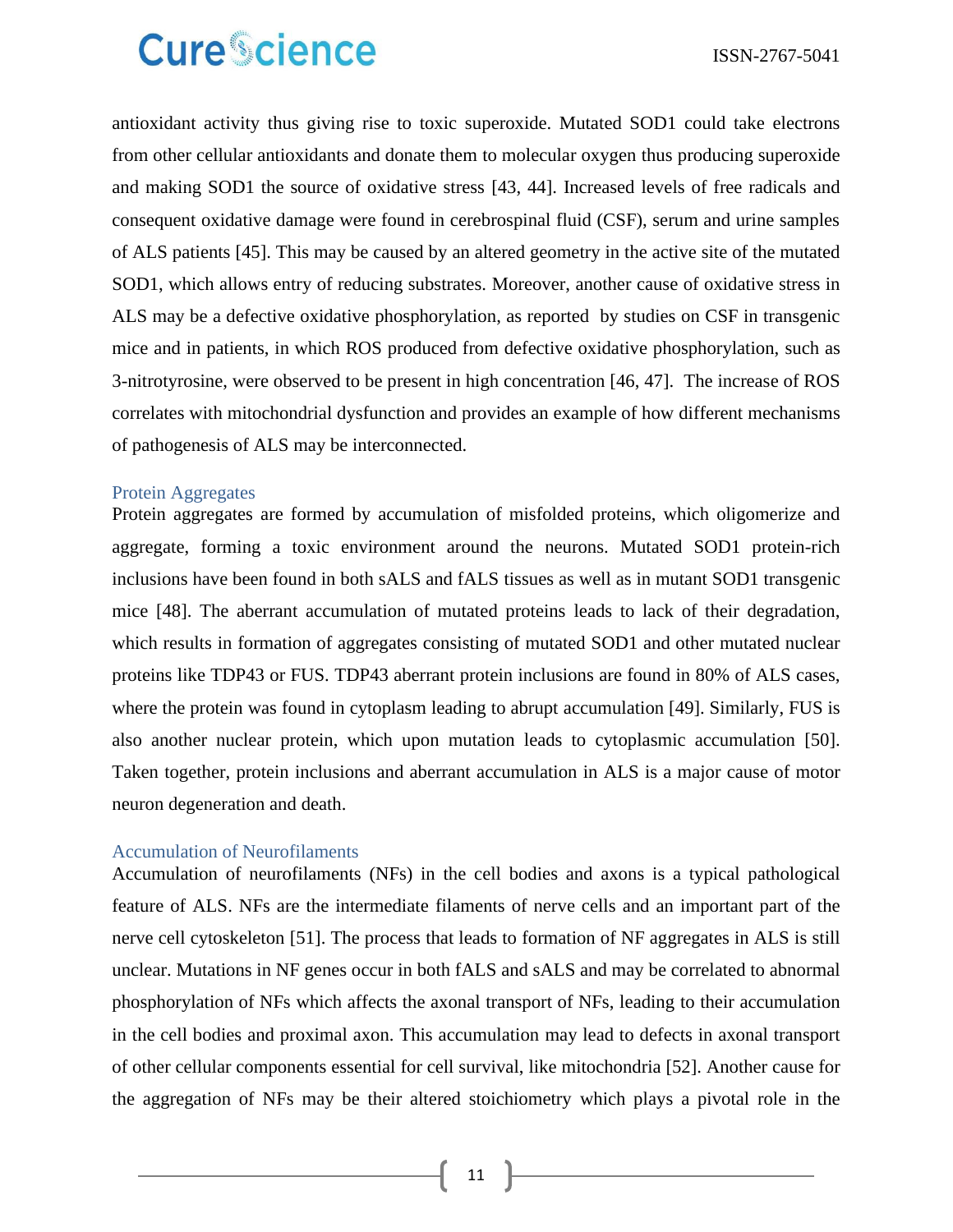<span id="page-11-0"></span>distribution and aggregation of NFs. The abnormal organization of NF is an important part of the pathogenesis of ALS, however the exact relationship between their accumulation and motor neuron degeneration still remains unclear.





#### Neuroinflammation

Neuroinflammatory response, including activated microglia, astrogliosis and infiltrating immune cells in the sites of neuronal injury, is one of the primary features of ALS. Motor neurons which are not mutated but are surrounded by glial cells with SOD1 mutated gene develop the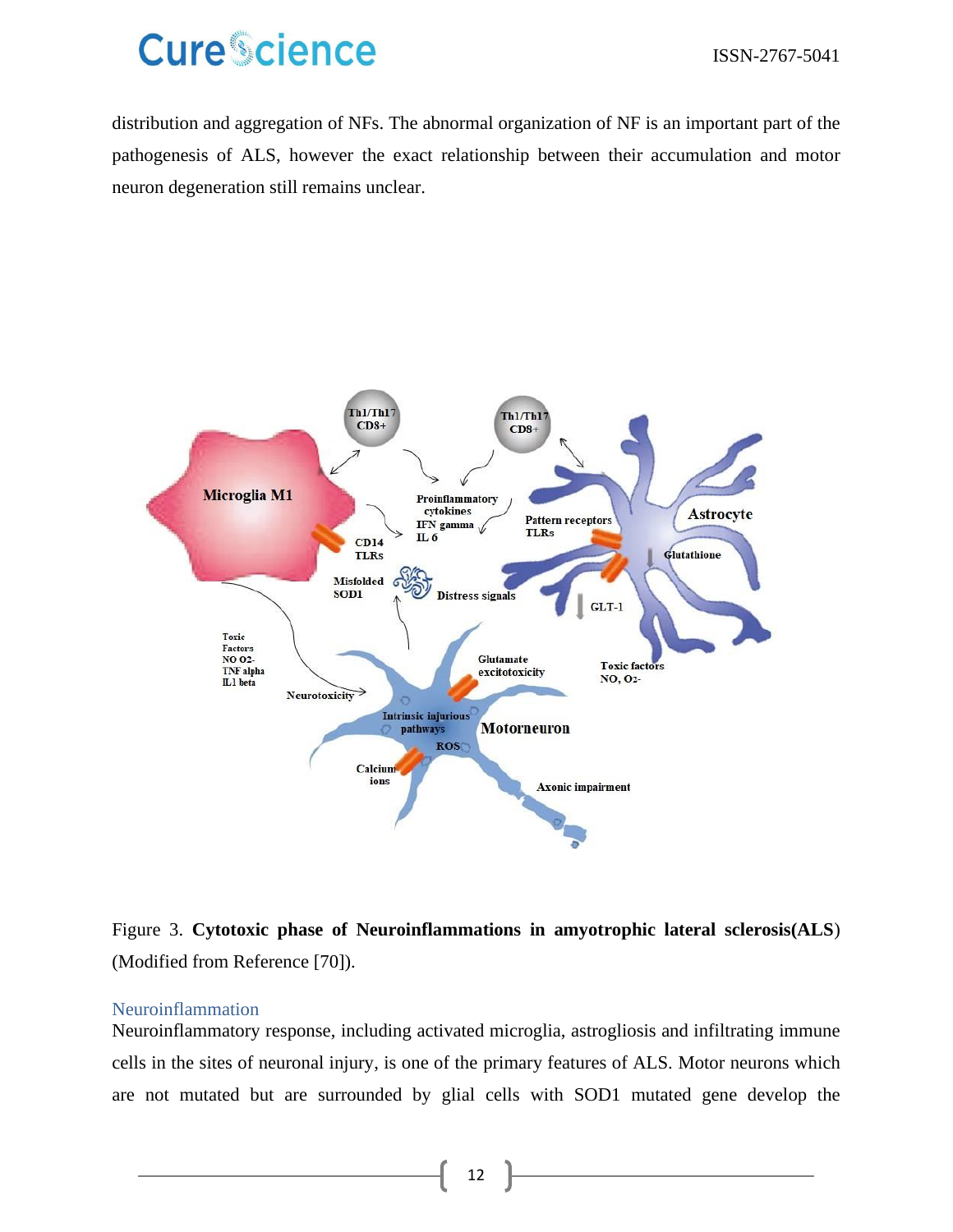pathological phenotype. Moreover, the replacement of mutated glial cells with wild-type glia was reported to delay disease progression and prolong survival in ALS mice. Thus, damaged glia and neurons are together involved in the process of neurodegeneration and to disease progression [53]. In ALS the interaction between motoneurons and microglia, which are the resident macrophages in the CNS, initially protects neurons. As the damage worsens, misfolded proteins, like mutated SOD1, and other toxic molecules are released from the motor neurons and astrocytes that stimulate the activation of microglial cells, which switch from the neuroprotective to a neurotoxic phenotype [54]. Thus, activated microglia increase during disease progression as a result of their interaction with the cellular microenvironment, leading to a cytotoxic neuroinflammatory effect on the neurons (Figure 3) .

### <span id="page-12-0"></span>**Clinical presentation**

The characteristic features of ALS include weakness, atrophy, twitches, cramps and stiffness of muscles leading to slowness of movements. This onset of muscle weakness usually occurs at one particular site in the body and then spreads to adjacent regions. There are mainly two types of clinical presentations of the disease: (1) spinal ALS which occurs in roughly in two-thirds of patients and is presented with unilateral distal muscle weakness and atrophy in upper or lower limb muscles; and (2) bulbar ALS which occurs in bulbar muscles and is reported in about onethird of the patients. The onset of the disease is most common in the upper limb of the dominant hand where the thenar muscles are more affected than hypothenar muscles, a characteristic which is referred to as the split-hand syndrome [55]. Additionally, the first interosseous muscle is involved at the early stage and the finger extensors observed to be more affected than finger flexors [56]. As the disease progresses to the lower limb, the anterior tibial muscle is affected earlier than the gastrocnemius muscle and the hamstrings are affected before the quadriceps muscles [57]. The most common clinical presentation of bulbar ALS is dysarthria or dysphagia, while dysphonia in not so commonly observed, along with reduced mouth closure or chewing problems. Axial muscle weakness alongside head drop and difficulty in maintaining posture are common in later stages of the disease. About one-third of patients demonstrate a case of pseudobulbar affect, which means that there can be bouts of uncontrolled laughing or crying. In some cases, muscle twitches and cramps or mild weight loss may precede muscle weakness.

13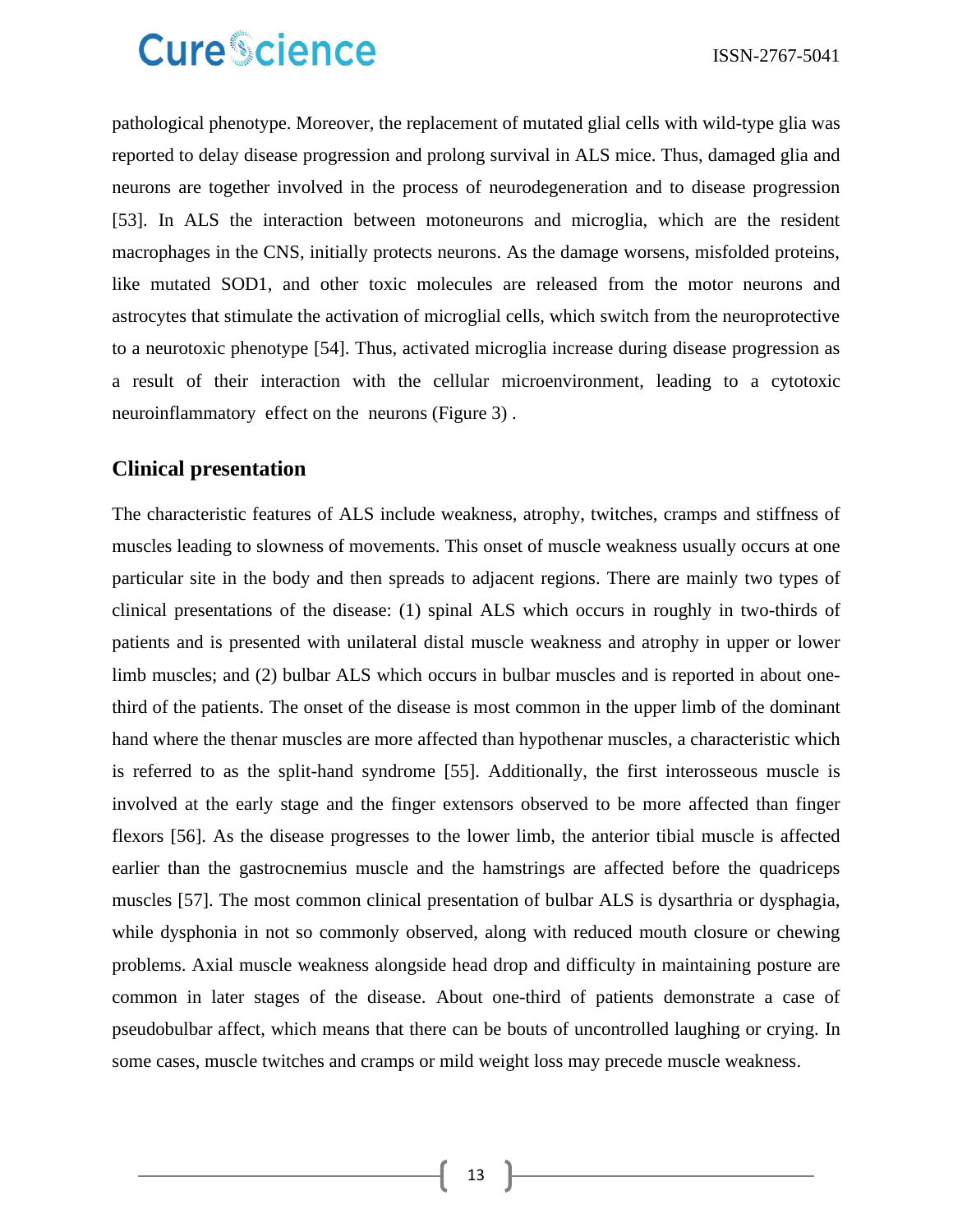A neurological examination of patients with classic ALS shows a combination of signs of upper motor neuron (UMN) and lower motor neuron (LMN) involvement. The signs of LMN involvement are muscle weakness, atrophy, twitches (fasciculation) and reduced muscle tone. Whereas the signs of UMN involvement include hyperreflexia (or retained reflexes in atrophic muscles), increased muscle tone (especially in upper limb flexors and lower limb extensors) and slowness of movements (especially in tongue movement). The majority of patients are reported to show a classic ALS phenotype with spinal or bulbar onset. Recent research has shown that there are several etiologies of ALS, hence it is a clinically heterogeneous disease with recognizable motor and extra-motor manifestations (Figure 4). Even the motor manifestations of the disease vary considerably, accompanied by variable degrees of frontotemporal involvement, which leads to different phenotypic representations of the disease and have different disease trajectories. To date no widely accepted clinical criteria for the different ALS phenotypes exist.

### <span id="page-13-0"></span>**Phenotypes of ALS**

Several distinct phenotypes of ALS exist. The phenotypes are mainly classified based on the involvement of upper and lower motor neurons.

#### <span id="page-13-1"></span>Subtypes of ALS based on relative UMN and LMN Involvement

Classic ALS is observed with signs of combined UMN and LMN loss in one or more regions of the patient's body. Clinical examination reveals primary lateral sclerosis (PLS), characterized by progressive spasticity and slowing movements with isolated signs of UMN. In this case there is no muscle atrophy or visible fasciculations, and no signs of denervation observed on electromyography (EMG) four years from symptom onset. The symptoms usually begin symmetrically in the lower limbs but can also begin in the bulbar region. Nearly 3%–5% of all motor neuron diseases are PLS and can evolve into ALS, typically within 3-4 years after onset of the disease. UMN predominant ALS patients also exhibit certain features involving LMN but nowhere as significant as the UMN features. The lifespan of these patients is shorter in comparison to PLS, but they show a slower rate of disease progression compared to classic ALS.

Similarly, LMN predominant ALS patients show minimal signs of UMN involvement and have different rates of progression. Furthermore, progressive muscular atrophy can be identified by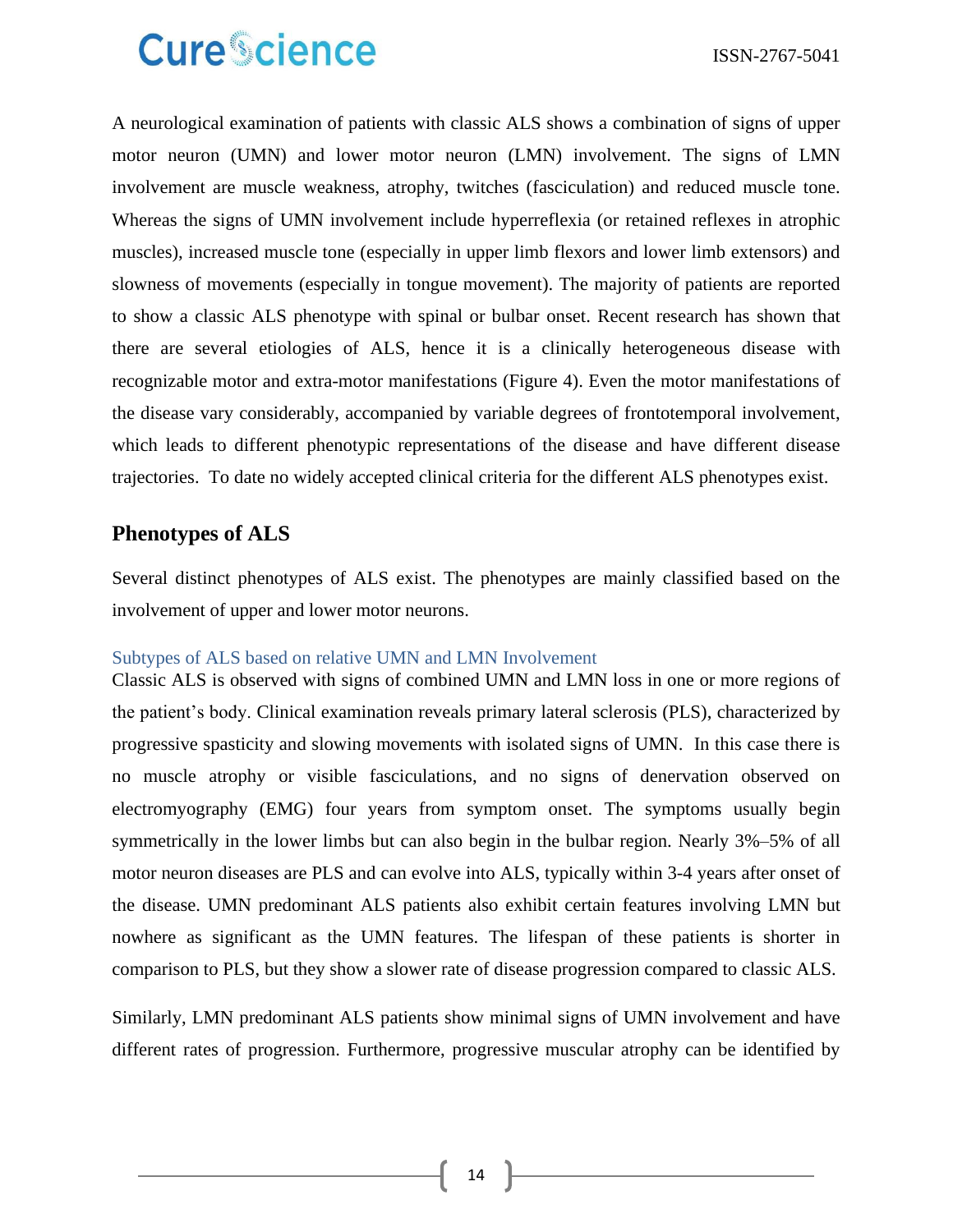specific progressive LMN signs but no clinical manifestation of UMN dysfunction at the onset; however, almost 30% of these patients tend to develop UMN signs during follow up.



Figure 4. **Clinical presentations of ALS.** (Reference no. [1])

<span id="page-14-0"></span>Subtypes of motor neuron disease based on regional distribution of involvement Bulbar ALS is characterized by a rapid disease progression and a median survival of 2 years from onset. Clinical manifestation of bulbar UMN dysfunction is spastic dysarthria, which is marked by slow, labored and distorted speech. On the other hand, patients with bulbar LMN dysfunction show tongue wasting and fasciculation, accompanied by flaccid dysarthria and dysphagia. Pseudobulbar palsy patients demonstrate absence of facial expressions, spastic dysarthria, difficulty in chewing, dysphagia and tongue protrusion due to spasticity, but no tongue fasciculation or wasting is observed [58]. Unlike progressive bulbar palsy, where the LMNs are affected, in the case of pseudobulbar palsy, UMNs are involved and hence the jaw jerk is exaggerated. Mill's syndrome (hemiplegic variant) presents a hemiplegic or asymmetrical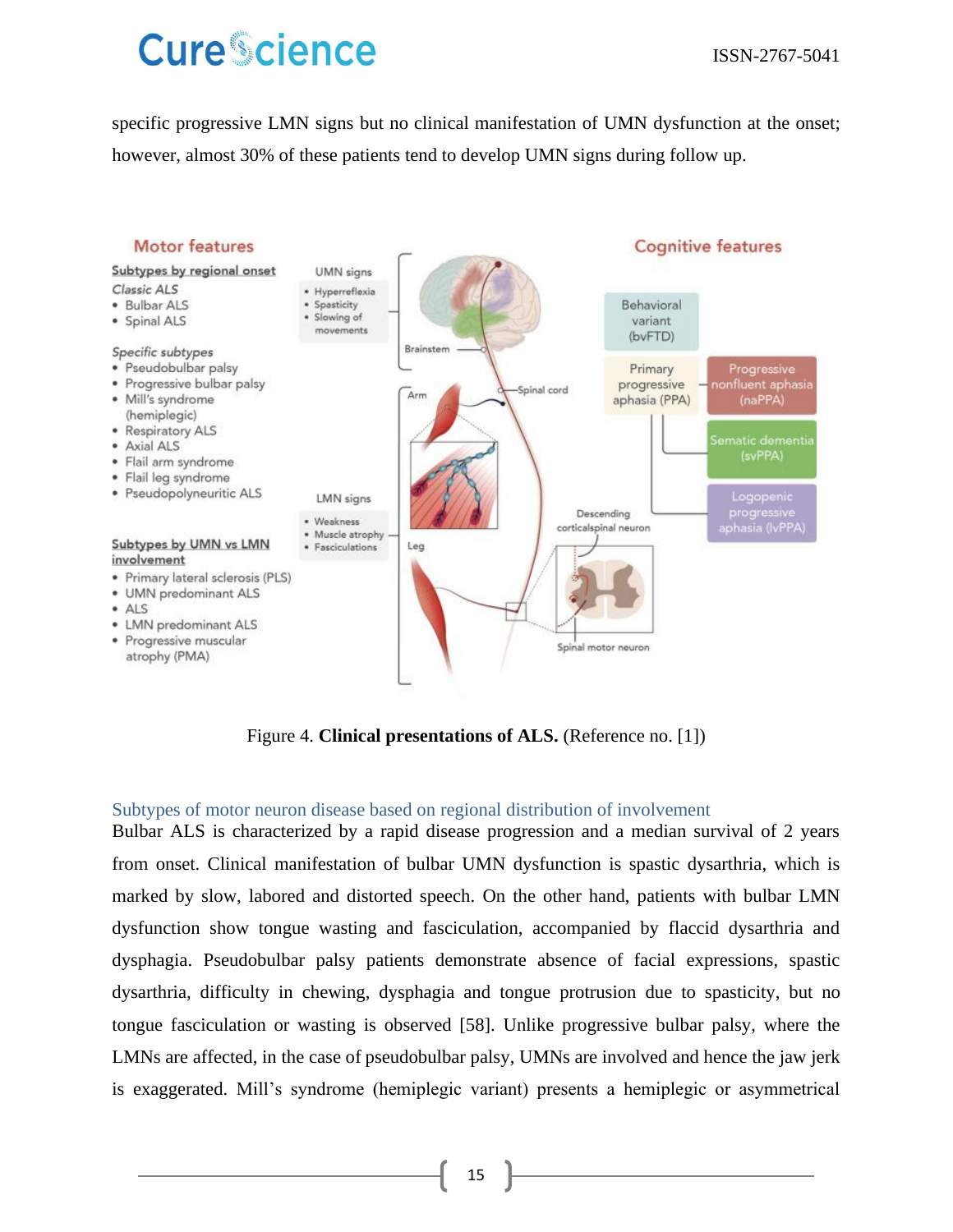pattern of involvement in patients. For this disease subtype, the symptoms gradually progress, and it is more ascending than descending. Pyramidal signs are typically dominant along with hemiplegia. Diaphragm weakness (e.g. dyspnea at exertion, dyspnea at rest or orthopnea) may be observed in only about 3% of ALS patients as the initial problem (respiratory ALS), and these patients have a poor prognosis. In axial variant ALS, the onset of the disease is in the paravertebral muscles, with stooped posture as a presenting symptom. Flail arm ALS (brachial amyotrophic diplegia, man in the barrel syndrome or Vulpian–Bernhardt syndrome) is characterized by an LMN pattern of weakness in the upper limbs, a mostly symmetrical pattern of weakness that usually begins in proximal muscles and progresses on to distal muscles. Bulbar symptoms develop in almost 77% of these cases and it is mostly predominant in males than in females (male to female ratio 3:1) [59]. Flail leg ALS is characterized by progressive, asymmetrical, predominantly LMN pattern of weakness with distal‐onset of the weakness and wasting in the lower limbs. No significant weakness or wasting is observed in the upper limbs and bulbar region within 12 months after onset and the disease progression is slightly than classic ALS. Clinical manifestations of pseudopolyneuritic ALS are distal weakness of the lower limbs and absence of Achilles tendon reflex, along with notable peripheral neuropathy.

#### <span id="page-15-0"></span>Subtypes of ALS based on additional frontotemporal involvement

FTD is the most common cause of dementia after Alzheimer's disease in patients under age 65. In case of 50% of ALS patients, the degenerative process can extend to the frontal and anterior temporal lobes, resulting in variable degree of executive dysfunction, language impairments or behavioral changes (Figure 2). About 50% of patients show normal cognition but about 10%– 15% are diagnosed with ALS‐FTD, when the criteria for behavioral variant FTD or criteria for primary progressive aphasia are fulfilled [60].

### <span id="page-15-1"></span>**Diagnosis**

ALS may be diagnosed based on the medical history, physical examination, electrodiagnostic testing (with needle EMG) and neuroimaging. EMG is one of the useful diagnostic tools to confirm the involvement of lower motor neurons in clinically affected and non-affected muscles (with fibrillation potentials, sharp [61]).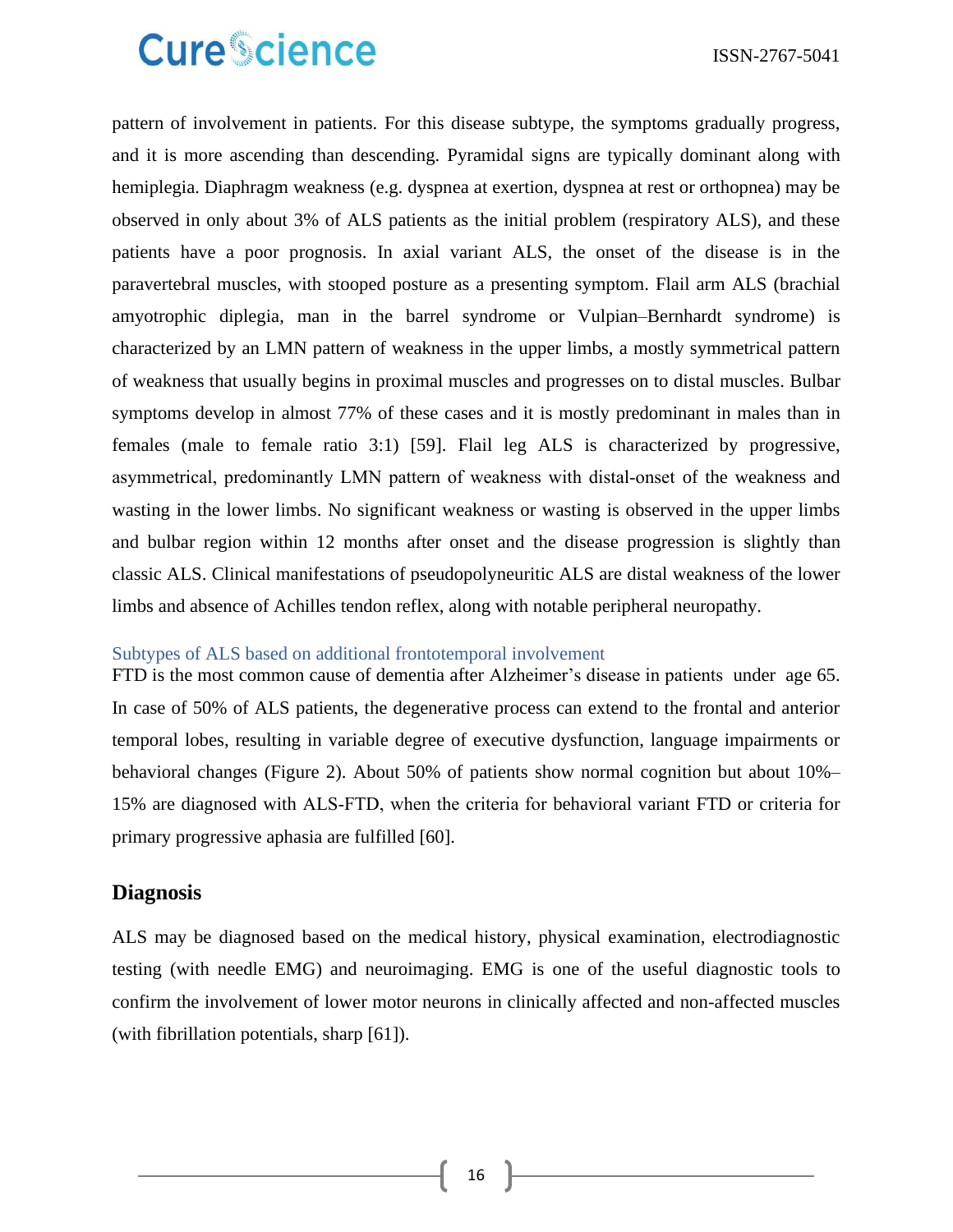Biomarkers play a crucial role in diagnostic, prognostic as well as predictive research studies. Although it has not yet been established as a standard clinical practice, several biomarkers such as cerebrospinal fluid neurofilament levels (especially phosphorylated neurofilament heavy subunit) are useful in supporting the diagnosis, particularly in patients with recent onset of muscle weakness, without clear signs of UMN involvement, or with concomitant neuropathy/plexopathy/cervical myelopathy [62, 63]. In specific cases brain and spinal cord magnetic resonance imaging are performed to exclude structural lesions affecting the motor system. Furthermore,  $^{18}$ Ffluorodeoxyglucose ( $^{18}$ FFDG) positron emission tomography maybe used to reveal a typical pattern of hypometabolism in Rolandic brain regions and frontotemporal involvement [64, 65].

Patients with a positive family history of ALS are advised to get genetic testing done for the five most prevalent genes found to be mutated in ALS (C9orf72, SOD1, TDP43, FUS, TBK1). But there is as yet no consensus on genetic testing for patients with sALS. However, doctors advise genetic testing only when genetic counselling can be provided in case a pathogenic gene mutation is identified.

### <span id="page-16-0"></span>**Clinical Management for ALS**

The management of ALS requires multidisciplinary care. Since no cure has yet been established, providing multidisciplinary care, including respiratory management, has been found to improve quality of life and survival in ALS patients.

### <span id="page-16-1"></span>**Pharmacological Treatment**

Considering ALS as a chronic neurodegenerative disease, disease modifiable measures and aids with proper equipment and patient care for symptomatic relief is the only treatment. The current FDA approved drugs are Riluzole and Edaravone. Although these medications cannot reverse or stop progression of ALS, but they can give symptomatic benefits [66]. A report suggested from randomized clinical trial data on Riluzole showed 35% improved twelve months' survival rates and was well tolerated. However, it is very expensive. Edaravone, utilized as a free radical scavenger, exhibited reduced motor decline and is perfectly tolerable with minimal side effects. However, the drug requires an intravenous mode of administration. A survey revealed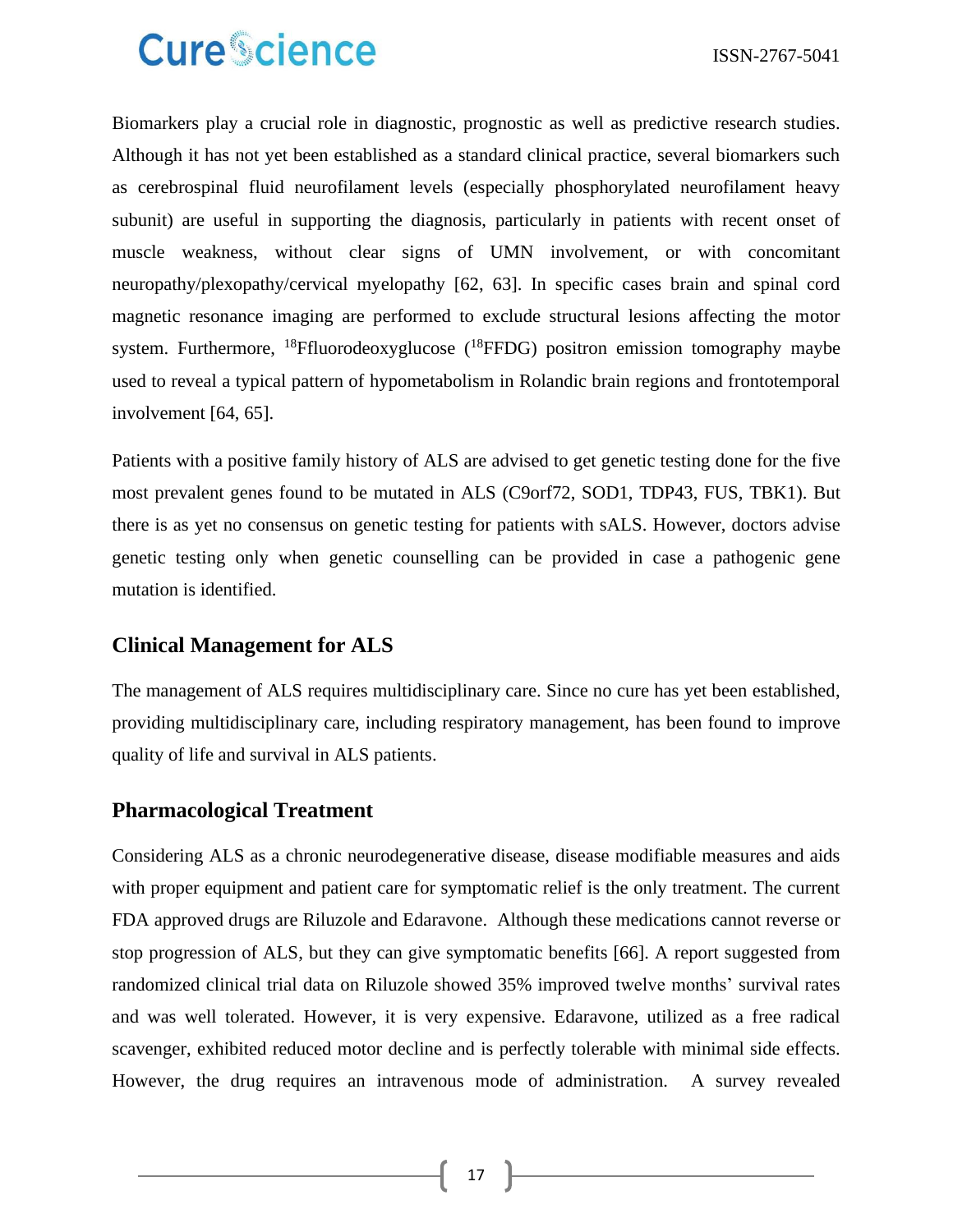Edaravone was given to 59% of the ALS patients through an implanted port; to another 21% of ALS patients through a peripherally inserted central catheter (PICC); 18% of ALS patients were administered Edaravone through a peripheral line, while the remaining 2% of ALS patients were administered the drug by other known methods. Another potential FDA approved pharmaceutical Nuedexta® (dextromethorphan HBr and quinidine sulfate), is being used to target symptoms of pseudo-affect, which is a condition categorized by unpredictable and sudden episodes of crying or laughing seen in people with ALS [66].

There are several drugs undergoing phase II clinical trials. While there is no cure, there is hope that we are getting closer to mitigating this terrible disorder.

### <span id="page-17-0"></span>**Respiratory Management**

In ALS patients, respiratory symptoms such as dyspnea and orthopnea occur due to progressive weakness of the diaphragm and accessory muscles. Vital capacity is one of the most common clinical measures to monitor respiratory function. Other such measures include nocturnal pulse oximetry, arterial blood gases, polysomnography, maximal inspiratory pressure/maximal expiratory pressure, transdiaphragmatic pressure (Pdi), or sniff nasal pressure. Proactive management of respiratory symptoms has a positive impact on both quality of life and survival of ALS patients. Respiratory management mainly depends on non-pharmacological interventions such as non-invasive ventilation, insufflator/exsufflator (also referred to as a cough assist device), nebulizers and portable suction machines. Preventing respiratory infection by maintaining aspiration precautions, good pulmonary hygiene and obtaining necessary immunizations are a crucial part of the strategies for respiratory management in ALS [67].

### <span id="page-17-1"></span>**Nutritional Management**

Nutritional status is one of the prognostic risk factors in ALS. Dysphagia and arm weakness are major obstacles in maintaining adequate nutrition, to which anxiety, depression and constipation act as additional factors. Strategies for nutritional management include increasing caloric intake and spreading awareness on safe techniques in swallowing. With progressing dysphagia, weight loss and malnutrition becomes evident which necessitates application of enteric feeding such as percutaneous endoscopic gastrostomy (PEG) or radiologically inserted gastrostomy. However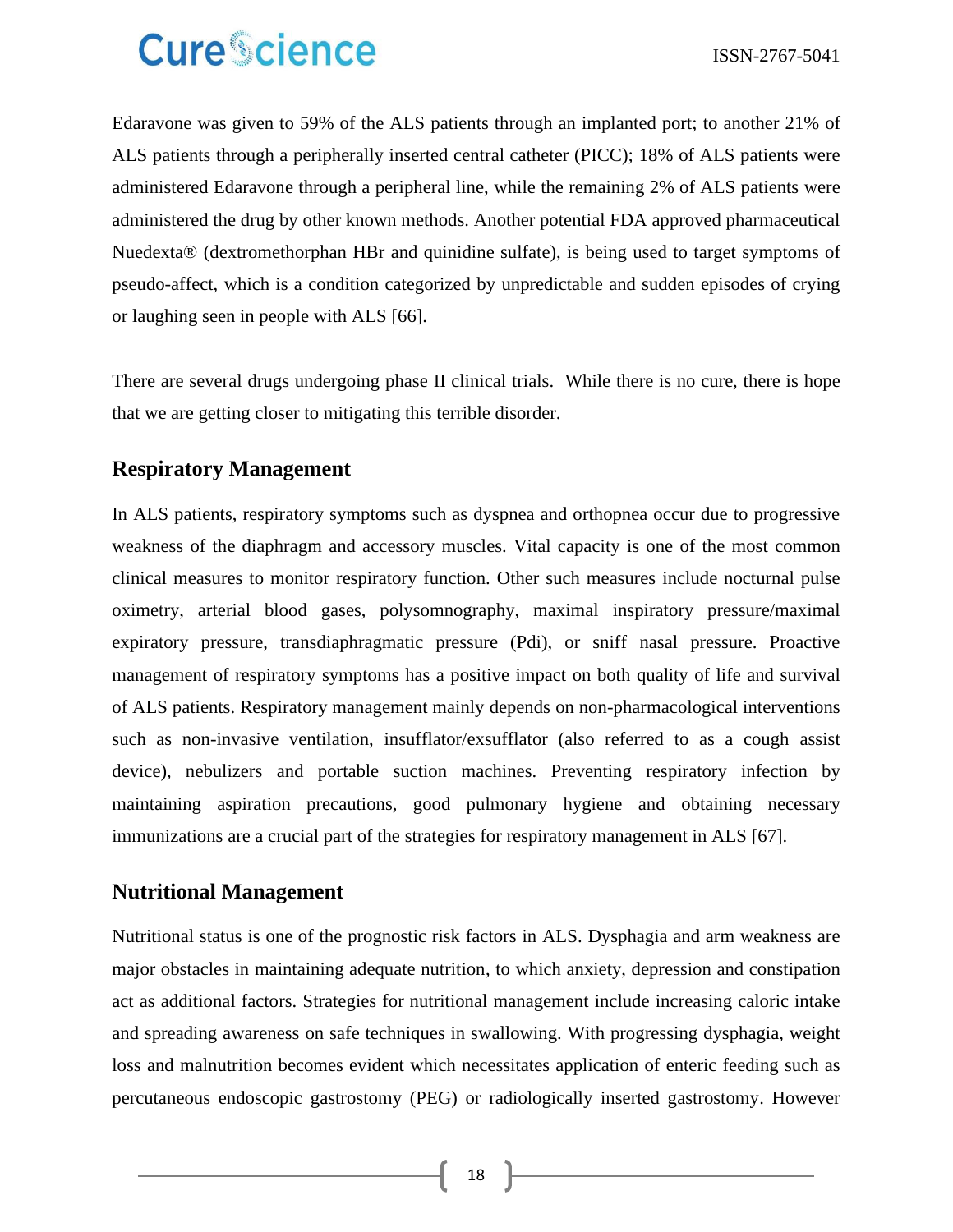when vital capacity is below 50%, PEG placement may become unsafe. Hence, placement is generally recommended in patients with dysphagia when the vital capacity is above 50% [68].

### <span id="page-18-0"></span>**Exercise as a Non-pharmacological Therapeutic Approach**

ALS involves the rapid deterioration of motor neurons resulting in severe muscle atrophy and respiratory insufficiency. Exercise training is suggested as a potential approach to reduce ALS pathology, but its beneficial role remains controversial. Clinical studies show that both endurance and resistance training have an advantageous impact on the quality of life of ALS victims but without extending life expectancy. Physical therapy may help to maintain mobility and ease the discomfort of muscle stiffness, cramps and fluid retention, thus maximizing existing capabilities and slowing further loss of motion.

### <span id="page-18-1"></span>**Conclusion**

ALS is a compilation of multifaceted clinical manifestations with progressive death of neurons resulting in upper and lower motor neuron damage with age. It initiates with primary lateral sclerosis, and in about 3-4 years it can progress to ALS involving muscular atrophy and denervation. Sporadic ALS or sALS accounts for majority of ALS cases across the globe with prevalence found in males. Research into various biomarkers are necessary to facilitate the detection of the pathophysiology of disease. There are therapeutics like Riluzole and Edaravone which can reduce the progression of the disease, but there is no cure. Both early diagnosis and prognosis are required to address this debilitating and chronic neurodegenerative disease.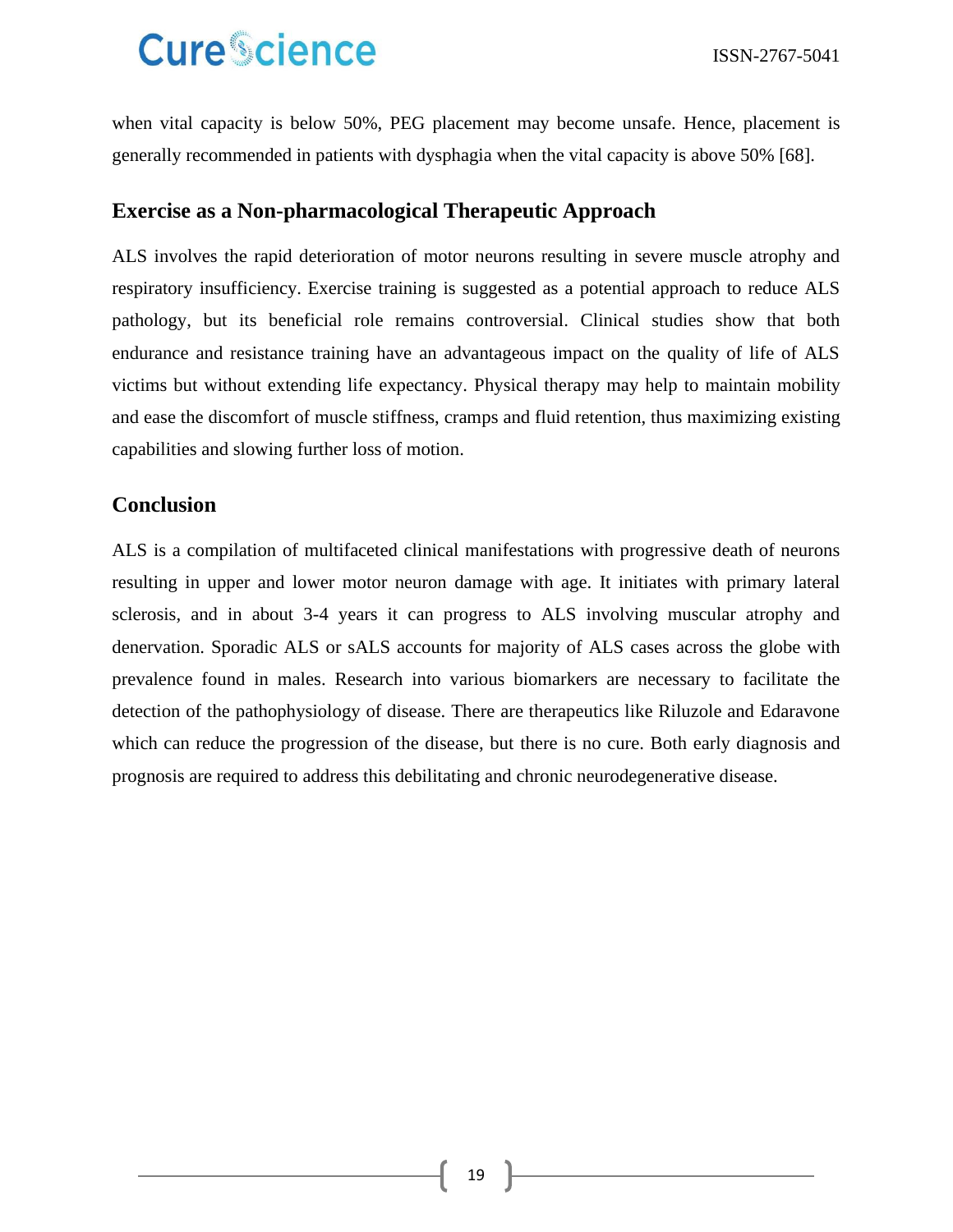### <span id="page-19-0"></span>**References**

- 1. Masrori P, Van Damme P. Amyotrophic lateral sclerosis: a clinical review. Eur J Neurol. 2020;27(10):1918-1929. doi:10.1111/ene.14393
- 2. Phukan J, Elamin M, Bede P, et al. The syndrome of cognitive impairment in amyotrophic lateral sclerosis: a population-based study. J Neurol Neurosurg Psychiatr 2012; 83: 102–08.
- 3. Elamin M, Bede P, Byrne S, et al. Cognitive changes predict functional decline in ALS: a population-based longitudinal study.Neurology 2013; 80: 1590–97.
- 4. Neary D, Snowden JS, Gustafson L, et al. Frontotemporal lobar degeneration: a consensus on clinical diagnostic criteria. Neurology 1998; 51: 1546–1554.
- 5. Burrell JR, Kiernan MC, Vucic S, Hodges JR. Motor neuron dysfunction in frontotemporal dementia. Brain2011; 134: 2582–2594.
- 6. Xu L, Liu T, Liu L, et al. Global variation in prevalence and incidence of amyotrophic lateral sclerosis: a systematic review and meta-analysis. J Neurol. 2020;267(4):944-953. doi:10.1007/s00415-019-09652-y
- 7. Longinetti E, Fang F. Epidemiology of amyotrophic lateral sclerosis: an update of recent literature. Current Opinion in Neurology 2019; 32(5): 771-776. doi: 10.1097/WCO.0000000000000730.
- 8. Logroscino G, Traynor BJ, Hardiman O, et al. Incidence of amyotrophic lateral sclerosis in Europe. J Neurol Neurosurg Psychiatry 2010; 81: 385–390.
- 9. Johnston CA, Stanton BR, Turner MR, et al. Amyotrophiclateral sclerosis in an urban setting: a population based study of inner city London. J Neurol 2006;253: 1642–1643.
- 10. Ryan M, Heverin M, McLaughlin RL, Hardiman O. Lifetime risk and heritability of amyotrophic lateral sclerosis.JAMA Neurol 2019; 76: 1367.
- 11. Manjaly ZR, Scott KM, Abhinav K, et al. The sex ratio in amyotrophic lateral sclerosis: a population basedstudy. Amyotroph Lateral Scler 2010; 11: 439–442.
- 12. Ryan M, Heverin M, McLaughlin RL, Hardiman O. Lifetime risk and heritability of amyotrophic lateral sclerosis.JAMA Neurol 2019; 76: 1367.
- 13. Al-Chalabi A, Fang F, Hanby MF, et al. An estimate of amyotrophic lateral sclerosis heritability using twindata. J Neurol Neurosurg Psychiatry 2010; 81: 1324–1326.
- 14. Rosen DR, Siddique T, Patterson D, et al. Mutations in Cu/Zn superoxide dismutase gene are associated with familial amyotrophic lateral sclerosis. Nature 1993; 362:59–62.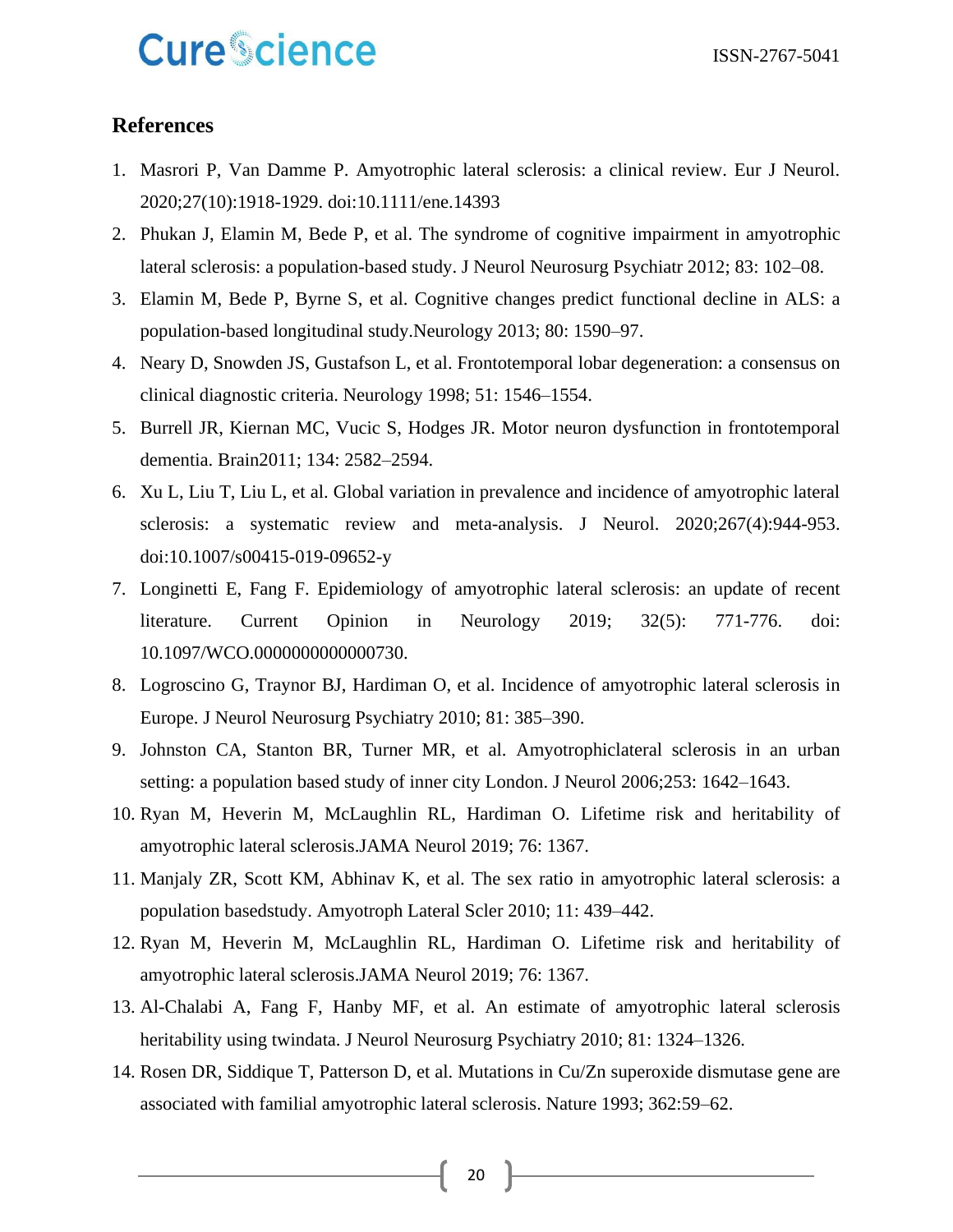- 15. Sreedharan J, Blair IP, Tripathi VB, et al. TDP-43 mutations in familial and sporadic amyotrophic lateralsclerosis. Science 2008; 319: 1668–1672.
- 16. Kabashi E, Valdmanis PN, Dion P, et al. TARDBPmutations in individuals with sporadic and familial amyotrophiclateral sclerosis. Nat Genet 2008; 40: 572–574.
- 17. Kwiatkowski TJ Jr, Bosco DA, Leclerc AL, et al. Mutationsin the FUS/TLS gene on chromosome 16 causefamilial amyotrophic lateral sclerosis. Science 2009; 323:1205–1208.
- 18. Vance C, Rogelj B, Hortobagyi T, et al. Mutations inFUS, an RNA processing protein, cause familial amyotrophiclateral sclerosis type 6. Science 2009; 323:1208–1211.
- 19. DeJesus-Hernandez M, Mackenzie IR, Boeve BF, et al.Expanded GGGGCC hexanucleotide repeat in noncodingregion of C9ORF72 causes chromosome 9p-linkedFTD and ALS. Neuron 2011; 72: 245–256.
- 20. Renton AE, Majounie E, Waite A, et al. A hexanucleotide repeat expansion in C9ORF72 is the cause of chromosome 9p21-linked ALS-FTD. Neuron 2011; 72:257–268.
- 21. Cirulli ET, Lasseigne BN, Petrovski S, et al. Exome sequencing in amyotrophic lateral sclerosis identifies risk genes and pathways. Science 2015; 347: 1436–1441.
- 22. Freischmidt A, Wieland T, Richter B, et al. Haploinsufficiency of TBK1 causes familial ALS and fronto-temporal dementia. Nat Neurosci 2015; 18: 631–636.
- 23. Le Ber I, De Septenville A, Millecamps S, et al. TBK1mutation frequencies in French frontotemporal dementia and amyotrophic lateral sclerosis cohorts. Neurobiol Aging 2015; 36: 3116.e5–3116.e8.
- 24. vanBlitterswijk M, van Es MA, Hennekam EA, et al. Evidence for an oligogenic basis of amyotrophic lateral sclerosis. Hum Mol Genet 2012; 21: 3776–3784.
- 25. vanEs MA, Veldink JH, Saris CG, et al. Genome-wide association study identifies 19p13.3 (UNC13A) and 9p21.2 as susceptibility loci for sporadic amyotrophic lateral sclerosis. Nat Genet 2009; 41: 1083–1087.
- 26. Elden AC, Kim HJ, Hart MP, et al. Ataxin-2 intermediate-length polyglutamine expansions are associated with increased risk for ALS. Nature 2010; 466: 1069–1075.
- 27. Van Damme P, Veldink JH, van Blitterswijk M, et al. Expanded ATXN2 CAG repeat size in ALS identifies genetic overlap between ALS and SCA2. Neurology2011; 76: 2066–2072.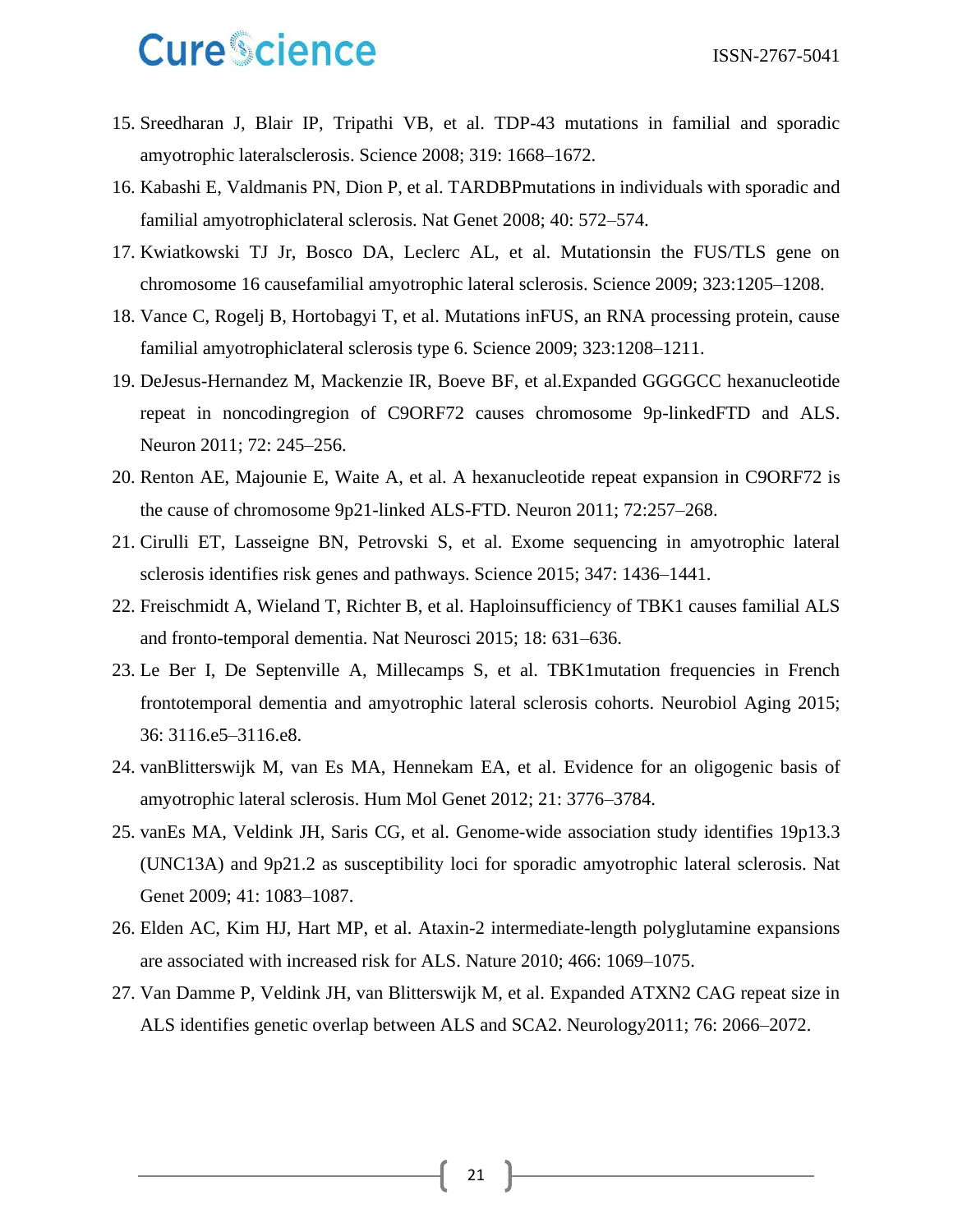- 28. Pupillo E, Poloni M, Bianchi E, et al. Trauma and amyotrophic lateral sclerosis: a European population-based case–control study from the EURALS consortium. Amyotroph Lateral Scler Frontotemporal Degener 2018; 118–125.
- 29. Al-Chalabi A, Hardiman O. The epidemiology of ALS:a conspiracy of genes, environment and time. Nat Rev Neurol 2013; 9: 617–628.
- 30. Ingre C, Roos PM, Piehl F, Kamel F, Fang F. Risk factors for amyotrophic lateral sclerosis. Clin Epidemiol. 2015; 7: 181–193.
- 31. Boillée S, Vande Velde C, Cleveland DW. ALS: a disease of motor neurons and their nonneuronal neighbors. Neuron. 2006; 52(1):39-59. doi:10.1016/j.neuron.2006.09.018
- 32. Sasaki S, Iwata M. Mitochondrial alterations in the spinal cord of patients with sporadic amyotrophic lateral sclerosis. J Neuropathol Exp Neurol. 2007; 66(1):10-16. doi:10.1097/nen.0b013e31802c396b
- 33. Magrané J, Manfredi G. Mitochondrial function, morphology, and axonal transport in amyotrophic lateral sclerosis. Antioxid Redox Signal. 2009; 11(7):1615-1626. doi:10.1089/ARS.2009.2604
- 34. Menzies FM, Cookson MR, Taylor RW, et al. Mitochondrial dysfunction in a cell culture model of familial amyotrophic lateral sclerosis. Brain. 2002; 125(Pt 7):1522-1533. doi:10.1093/brain/awf167
- 35. Bernard-Marissal N, Moumen A, Sunyach C, et al. Reduced calreticulin levels link endoplasmic reticulum stress and Fas-triggered cell death in motoneurons vulnerable to ALS. J Neurosci. 2012; 32(14):4901-4912. doi:10.1523/JNEUROSCI.5431-11.2012
- 36. Mattson MP. Excitation BolsTORs motor neurons in ALS mice. Neuron. 2013;80(1):1-3. doi:10.1016/j.neuron.2013.09.017
- 37. Magrané J, Manfredi G. Mitochondrial function, morphology, and axonal transport in amyotrophic lateral sclerosis. Antioxid Redox Signal. 2009; 11(7):1615-1626. doi:10.1089/ARS.2009.2604
- 38. Shaw PJ, Eggett CJ. Molecular factors underlying selective vulnerability of motor neurons to neurodegeneration in amyotrophic lateral sclerosis. J Neurol. 2000; 247 Suppl 1:I17-I27. doi:10.1007/BF03161151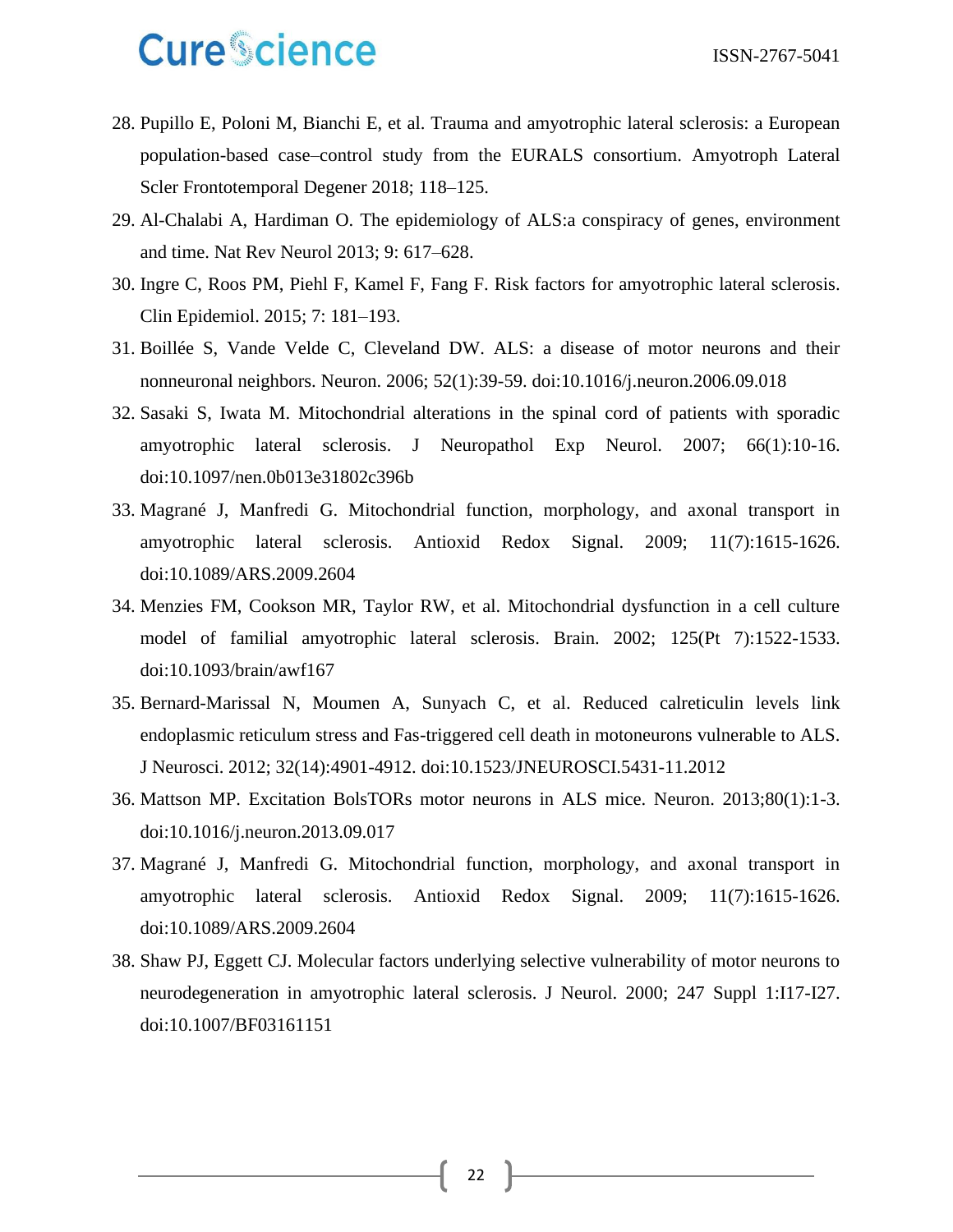- 39. Ilieva H, Polymenidou M, Cleveland DW. Non-cell autonomous toxicity in neurodegenerative disorders: ALS and beyond. J Cell Biol. 2009; 187(6):761-772. doi:10.1083/jcb.200908164
- 40. Bendotti C, Carrì MT. Lessons from models of SOD1-linked familial ALS. Trends Mol Med. 2004;10(8):393-400. doi:10.1016/j.molmed.2004.06.009
- 41. Zarei S, Carr K, Reiley L, et al. A comprehensive review of amyotrophic lateral sclerosis. Surg Neurol Int. 2015; 6:171. Published 2015 Nov 16. doi:10.4103/2152-7806.169561
- 42. Borchelt DR, Lee MK, Slunt HS, et al. Superoxide dismutase 1 with mutations linked to familial amyotrophic lateral sclerosis possesses significant activity. Proc Natl Acad Sci U S A. 1994; 91(17):8292-8296. doi:10.1073/pnas.91.17.8292
- 43. Beckman JS, Estévez AG, Crow JP, Barbeito L. Superoxide dismutase and the death of motoneurons in ALS. Trends Neurosci. 2001; 24(11 Suppl):S15-S20. doi:10.1016/s0166- 2236(00)01981-0
- 44. Liochev SI, Fridovich I. Mutant Cu,Zn superoxide dismutases and familial amyotrophic lateral sclerosis: evaluation of oxidative hypotheses. Free Radic Biol Med. 2003; 34(11):1383-1389. doi:10.1016/s0891-5849(03)00153-9
- 45. Zarei S, Carr K, Reiley L, Diaz K, Guerra O, Altamirano PF, et al. A comprehensive review of amyotrophic lateral sclerosis. Surg. Neurol. Int. 2015; 6:171. 10.4103/2152-7806.169561
- 46. Bacman SR, Bradley WG, Moraes CT. Mitochondrial involvement in amyotrophic lateral sclerosis: trigger or target?. Mol Neurobiol. 2006; 33(2):113-131. doi:10.1385/MN:33:2:113
- 47. Tohgi H, Abe T, Yamazaki K, Murata T, Ishizaki E, Isobe C. Remarkable increase in cerebrospinal fluid 3-nitrotyrosine in patients with sporadic amyotrophic lateral sclerosis. Ann Neurol. 1999; 46(1):129-131. doi:10.1002/1531-8249(199907)46:1<129::aidana21>3.0.co;2-y
- 48. Boillée S, Vande Velde C, Cleveland DW. ALS: a disease of motor neurons and their nonneuronal neighbors. Neuron. 2006; 52(1):39-59. doi:10.1016/j.neuron.2006.09.018
- 49. Coan G, Mitchell CS. An Assessment of Possible Neuropathology and Clinical Relationships in 46 Sporadic Amyotrophic Lateral Sclerosis Patient Autopsies. Neurodegener Dis. 2015; 15(5):301-312. doi:10.1159/000433581
- 50. Dormann D, Haass C. TDP-43 and FUS: a nuclear affair. Trends Neurosci. 2011; 34(7):339- 348. doi:10.1016/j.tins.2011.05.002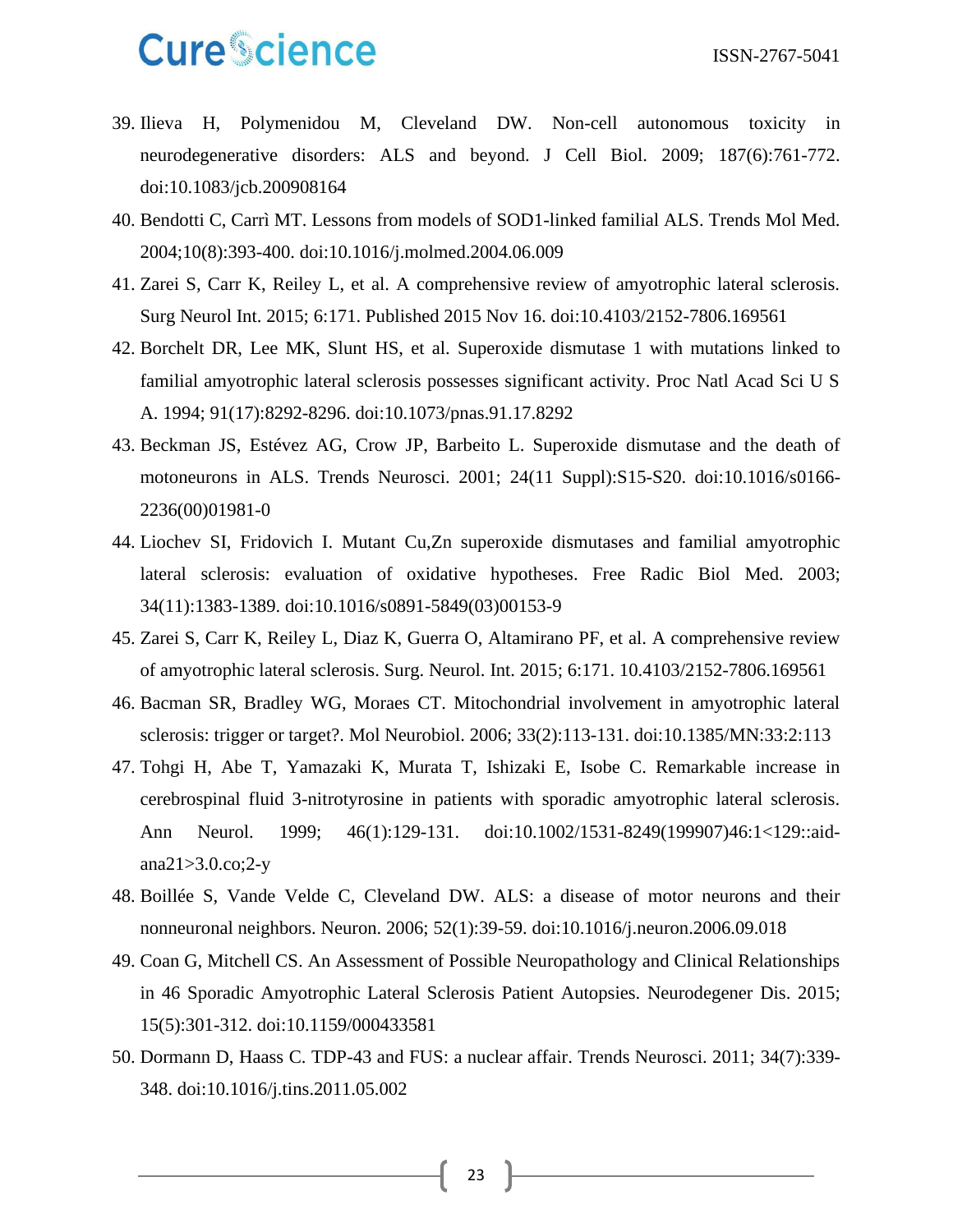- 51. Julien JP. Neurofilament functions in health and disease. Curr Opin Neurobiol. 1999;9(5):554-560. doi:10.1016/S0959-4388(99)00004-5
- 52. Xiao S, McLean J, Robertson J. Neuronal intermediate filaments and ALS: a new look at an old question. Biochim Biophys Acta. 2006; 1762(11-12):1001-1012. doi:10.1016/j.bbadis.2006.09.003
- 53. Lee JC, Seong J, Kim SH, et al. Replacement of microglial cells using Clodronate liposome and bone marrow transplantation in the central nervous system of SOD1(G93A) transgenic mice as an in vivo model of amyotrophic lateral sclerosis. Biochem Biophys Res Commun. 2012;418(2):359-365. doi:10.1016/j.bbrc.2012.01.026
- 54. Zhao W, Beers DR, Appel SH. Immune-mediated mechanisms in the pathoprogression of amyotrophic lateral sclerosis. J Neuroimmune Pharmacol. 2013;8(4):888-899. doi:10.1007/s11481-013-9489-x
- 55. Simon NG, Lomen-Hoerth C, Kiernan MC. Patterns of clinical and electrodiagnostic abnormalities in early amyotrophic lateral sclerosis. Muscle Nerve. 2014;50:894–899
- 56. Motor Neurone Disease: Assessment and Management. London, UK: National Clinical Guideline Centre, 2016. [\[https://www.ncbi.nlm.nih.gov/books/NBK349620/\]](https://www.ncbi.nlm.nih.gov/books/NBK349620/)
- 57. Jenkins TM, Alix JJP, Fingret J, et al. Correction to: Longitudinal multi-modal muscle-based biomarker assessment in motor neuron disease. J Neurol 2020; 267:257–258.
- 58. Finegan E, Chipika RH, Li Hi Shing S, Hardiman O, Bede P. Pathological crying and laughing in motor neuron disease: pathobiology, screening, intervention. Front Neurol 2019; 10: 260.
- 59. Wijesekera LC, Mathers S, Talman P, et al Natural history and clinical features of the flail arm and flail leg ALS variants. Neurology 2009; 72: 1087–1094.
- 60. Strong MJ, Abrahams S, Goldstein LH, et al Amyotrophic lateral sclerosis frontotemporal spectrum disorder (ALS‐FTSD): revised diagnostic criteria. Amyotroph Lateral Scler Frontotemporal Degener. 2017; 18: 153–174
- 61. Mills KR. Detecting fasciculations in amyotrophic lateral sclerosis: duration of observation required. J Neurol Neurosurg Psychiatry 2011; 82: 549–551.
- 62. Steinacker P, Feneberg E, Weishaupt J, et al. Neurofilaments in the diagnosis of motoneuron diseases: a prospective study on 455 patients. J Neurol Neurosurg Psychiatry 2016; 87: 12– 20